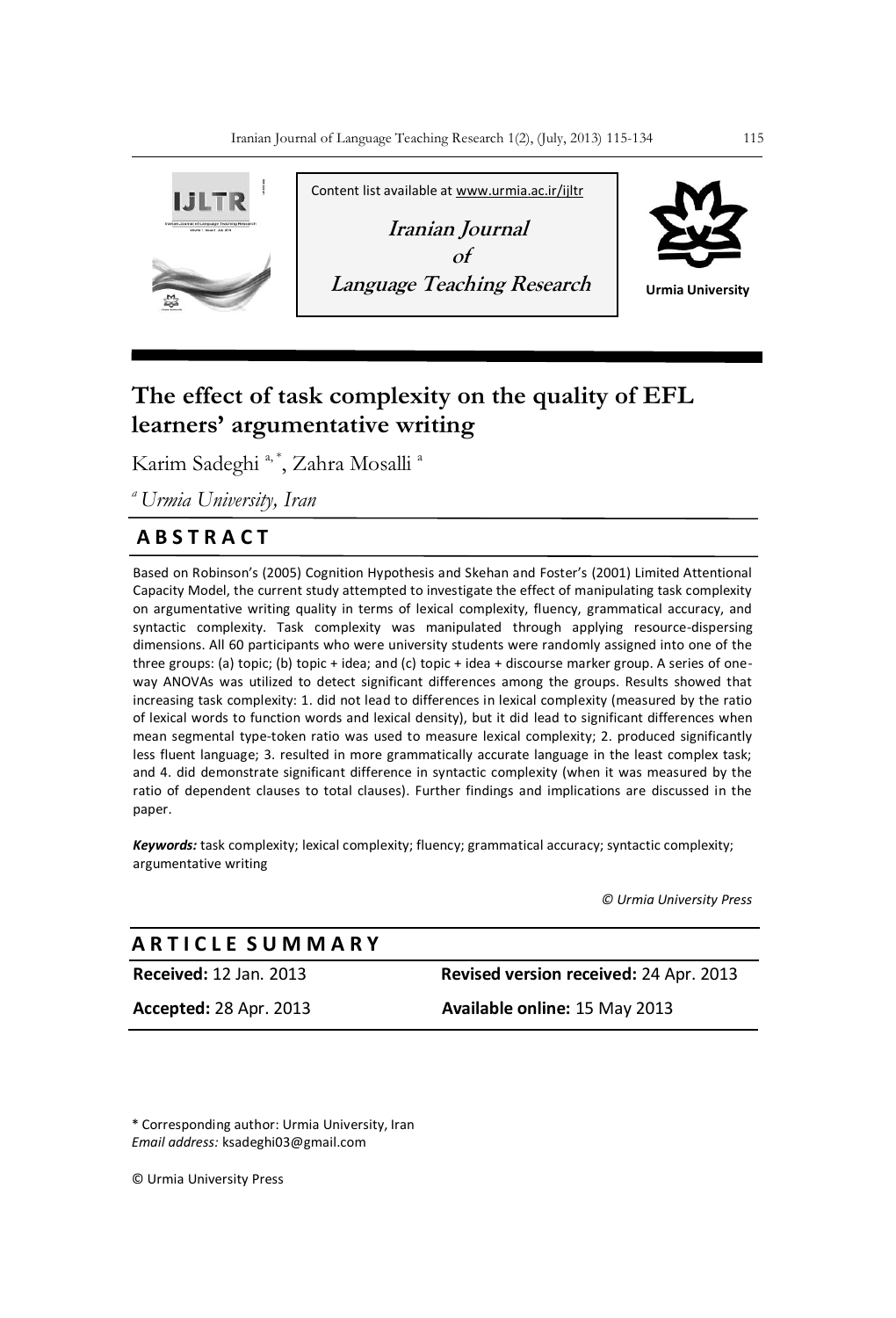### **Introduction**

Among the four skills, writing is the most difficult for foreign language (FL) learners to learn as it requires paying attention to both higher and lower level skills at the same time during the writing process. One of the test methods for assessing writing performance is a "task" (Bae & Bachman, 2010) which has been considered as a key and indispensable instructional tool in FL learning classrooms. The paramount importance of task has directed many researchers" attention towards task-based language learning, teaching, and research (e.g. Kuiken & Vedder, 2008; Kormos, 2011; Ong & Zhang, 2010).

Task-based research has concentrated mainly on learners" (mental) involvement in task completion process. "Proposals for task-based approach to pedagogy have conceded that valid criteria for determining the difficulty level of tasks have yet to be established" (Robinson, Chichien Ting, & Urwin, 1995, p. 62). Regarding theoretical perspectives, there are different writing models (e.g. Flower & Hayes, 1980; Bereiter & Scardamalia, 1987; and Kellogg 1996), but none of these models predicts the nature of processes involved in learners" mind during completing writing tasks. What processes and how these processes take place inside learners" mind can be determined through completing a task and they are of utmost importance in defining, selecting, and sequencing the tasks which are appropriate for learners" levels in both second and FL learning settings. One of these processes which can play an important role in written language production is "information processing". From the information processing approach to task-based research, task complexity can be defined through intrinsic complexity (cognitive factors), perceived difficulty (learner factors), and task completion condition (interactional factors). The framework for defining cognitive task complexity adopted in this paper:

> distinguishes between dimensions of task complexity which can be manipulated to increase the conceptual and linguistic demands tasks make on communication, so creating the conditions for L2 'development', and the dimensions of task complexity which can be manipulated to increase the demands made on accessing a current interlanguage repertoire during real-time L2 "performance". (Robinson, 2005, p. 5)

These two dimensions are discussed under "resource-directing" and "resource-dispersing" dimensions below.

#### *1.1 Robinson's Cognition Hypothesis: Triadic Componential Framework*

Robinson"s Cognition Hypothesis (2005) and Skehan"s Limited Attentional Capacity Model (Skehan & Foster, 1999, 2001) are two theoretical frameworks on which this study was based. Robinson"s Cognition Hypothesis (2005), also known as Multiple Attentional Resources Model, states that human beings have unlimited attentional and memory resources which can be accessible whenever there is a need. The cognition hypothesis advocates the prediction that increasing cognitive task complexity which requires more attentional resources does improve language production qualities such as accuracy and complexity but not fluency. Robinson's Triadic Componential Framework embraces two dimensions dealing with cognitive loading, 'resource-directing dimensions', and 'resource-dispersing dimensions'. The former can be operationalized by whether the task requires learners to refer to events in the past or in the present, whether the task requires learners to refer to few or many elements, and whether the task requires learners to use spatial reasoning in completing writing task. On the other hand, the resource-dispersing dimensions deal with whether or not planning time or prior knowledge is given to learners and whether learners are required to complete one or multiple tasks simultaneously. In this study, the criterion used to label tasks (as 'topic', 'topic + idea', and 'topic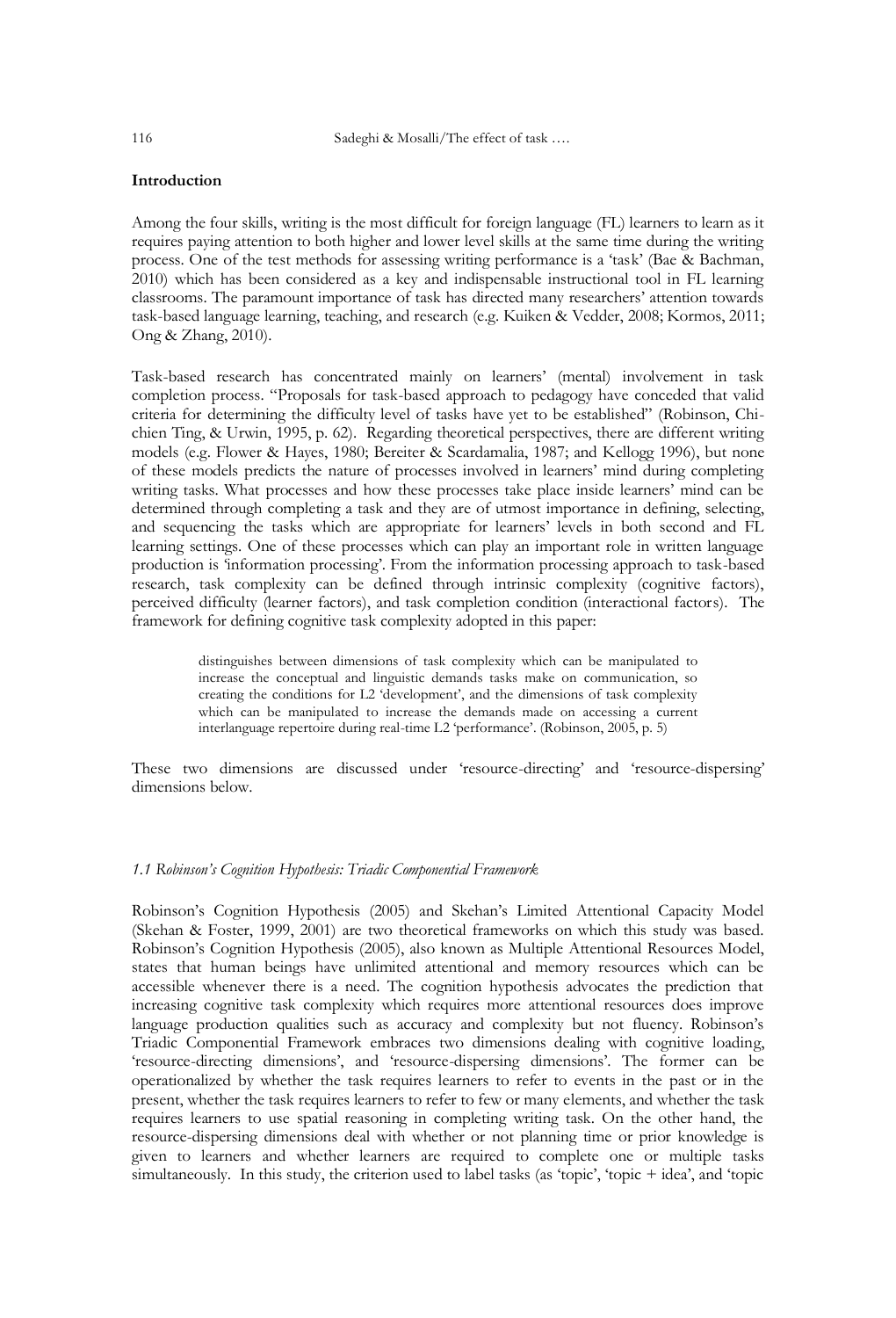+ idea + discourse marker") is the amount of writing assistance which may require different cognitive loads on the writers, with less writing assistance requiring more cognitive load and changing the task into a more complex one.

#### *1.2 Skehan and Foster's (2001) Limited Attentional Capacity Model*

Another theoretical framework is Skehan and Foster's (2001) Limited Attentional Capacity Model. Unlike Robinson's model, Skehan and Foster's (2001) model proposes that all human beings have limited memory and attentional resources and when they are required to complete a cognitively demanding task, there will be some trade-off effects on different writing qualities (complexity, fluency, and accuracy). Its assumptions can be summarized as:

- Human beings have a limited information processing capacity; therefore, they prioritize some aspect(s) of language production over other ones.
- If a task demands a lot of attention to its content (more complex task), there will be less attention available to its language forms and vice versa.
- Learners prioritize the meaning and conveyance of it over its form during completing task if they are allowed to allocate attention freely (Van Patten, 1990).
- $\bullet$

### *1.3 Difference(s) between Robinson's Cognition Hypothesis and Skehan and Fosters' Limited Attentional Capacity Model*

The first and foremost difference between Robinson's hypothesis and Skehan and Foster's model is that the former argues that learners can have access to multiple, unlimited, and noncompetitional attentional and memory resources in completing a writing task, while Skehan and Foster reject it and focus on limited attentional resources. Cognition Hypothesis proposes that increasing cognitive demand of a task leads to less fluent, but more accurate and more complex language production because of humans" unlimited and non-competitional attentional resources. It means that if a task requires more attention to the content (meaning), it does not distract learners" attention from the form of language because there are enough memory resources available, but it has a negative effect on fluency of language production. The other area on which these two models diverge from each other is the prediction of the effect of increasing task complexity through resource-directing dimensions on language production quality. Whereas Skehan and Foster (2001) predict that increasing task complexity with respect to these factors leads to less fluent, less complex, and less accurate language production, Robinson (2005) argues that increasing task complexity with respect to these dimensions improves complexity and accuracy but reduces fluency.

#### **Literature Review**

Much of FL/L2 class time, particularly in school and university settings, is devoted to learning, teaching, and assessing writing skill (Benevento & Storch, 2011). Accordingly, research on writing tasks has attracted the attention of several scholars recently. There are several studies exploring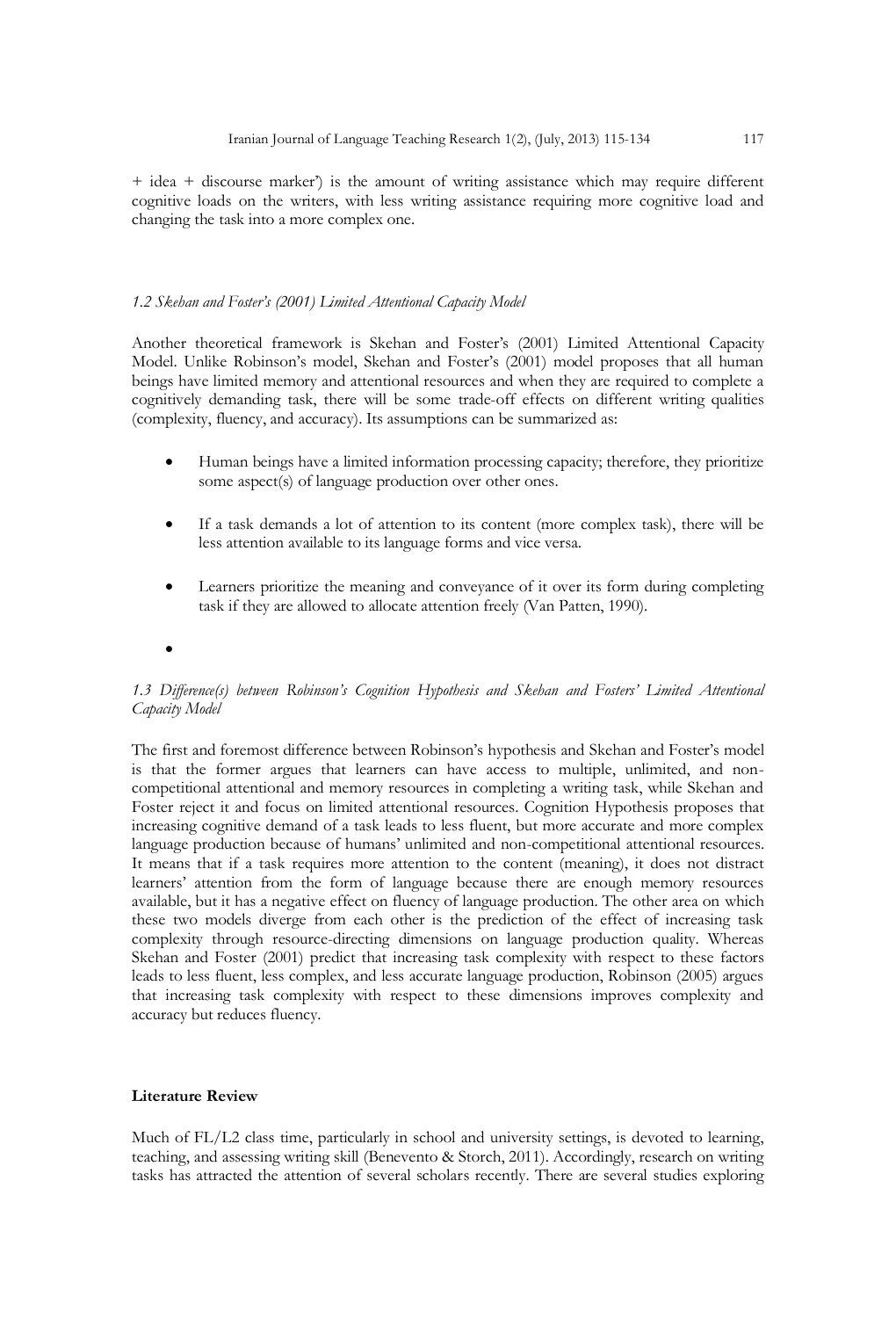the effects of manipulating task complexity by the resource-directing factors on first and second language writing performance. Based on Robinson"s (2005) Cognition Hypothesis and Skehan and Foster"s (2001) Limited Attentional Capacity Model, Kuiken and Vedder (2008) conducted a study to explore the relationship between cognitive task complexity and linguistic performance in L2 writing. In their experiment, 91 Dutch university students of Italian and 76 students of French were required to complete two writing tasks with prompts of different cognitive complexity level. The measures of syntactic complexity, lexical variation, and syntactic accuracy provided support for the Cognition Hypothesis insofar as the written products of the more complex task came to be more accurate. Investigating a different resource-directing factor, Ishikawa (2006) examined the effects of manipulating task complexity with respect to the immediacy of time and place on 54 Japanese L2 learners" narrative writing. He reported that increasing task complexity with respect to the Here-and-Now dimension led to high level of accuracy, complexity, and fluency in learners" written language production.

Reviewing previous research makes it clear that there are only a few studies which examined the effects of resource-dispersing factors (e.g. planning time, number of tasks, and prior knowledge) on written language production. In their recent study, Ong and Zhang (2010) applied resourcedispersing dimensions of task complexity to detect the effects of task complexity on the fluency and lexical complexity of learners" argumentative writing. They manipulated task complexity using two factors: availability of planning time and provision of ideas and macrostructure. There were four groups to which different levels of planning time were given: extended pre-task, pretask, and free-writing. One of these four groups was control group. Furthermore, the provision of the ideas and macrostructure had three levels: topic, ideas, and macrostructure group; topic and ideas group; and topic group. They found that increasing task complexity, with respect to the planning time continuum, resulted in significantly more fluency when it was measured by mean number of words produced per minute of the total time spent on the task and lexical complexity. Ong and Zhang (2010) also reported that the more complex task, through the provision of ideas and macrostructure, led to greater lexical complexity, but had no effect on fluency when measured by mean number of words produced per minute of transcription.

In a similar attempt, Ojima (2006) examined the effect of concept planning (as a resourcedispersing factor and as a form of pre-task planning) on three English as a Second Language (ESL) Japanese students" writing performance. He reported that pre-task planning produced greater fluency and complexity, but did not improve grammatical accuracy. In a similar vein, Wigglesworth and Storch (2009) conducted a study in order to determine whether there were any identifiable differences in the essays written by the learners working in pairs and those composed by the learners working individually. The essays were analyzed for fluency, complexity, and accuracy. Their findings revealed that collaboration had a positive effect on accuracy, but did not affect fluency and complexity of language production. In a recent study, Kormos (2011) investigated the effect of task complexity on linguistic and discourse features of narrative writing performance. He reported that FL participants produced more lexically complex texts. In addition, the findings indicated significant differences between L1 and FL narratives in terms of lexical variety, complexity, and syntactic complexity.

Whereas the effect of task complexity on oral language production has caught many researchers' attention in the past twenty years, there is considerably less research on how different complexity levels of task influence written output of FL learners. This study was therefore intended to first fill the gap in written task-based research. That is, this study attempted to explore the effects of increasing task complexity on English as a Foreign language (EFL) learners" argumentative writing using different amounts of writing assistance given to learners (topic, idea, and discourse marker). The second motivation for conducting this study was to see whether its results provide supportive evidence to Robinson' (2005) Cognition Hypothesis or to Skehan and Foster's (2001) Limited Attentional Capacity Model. Understanding whether there is any trade-off among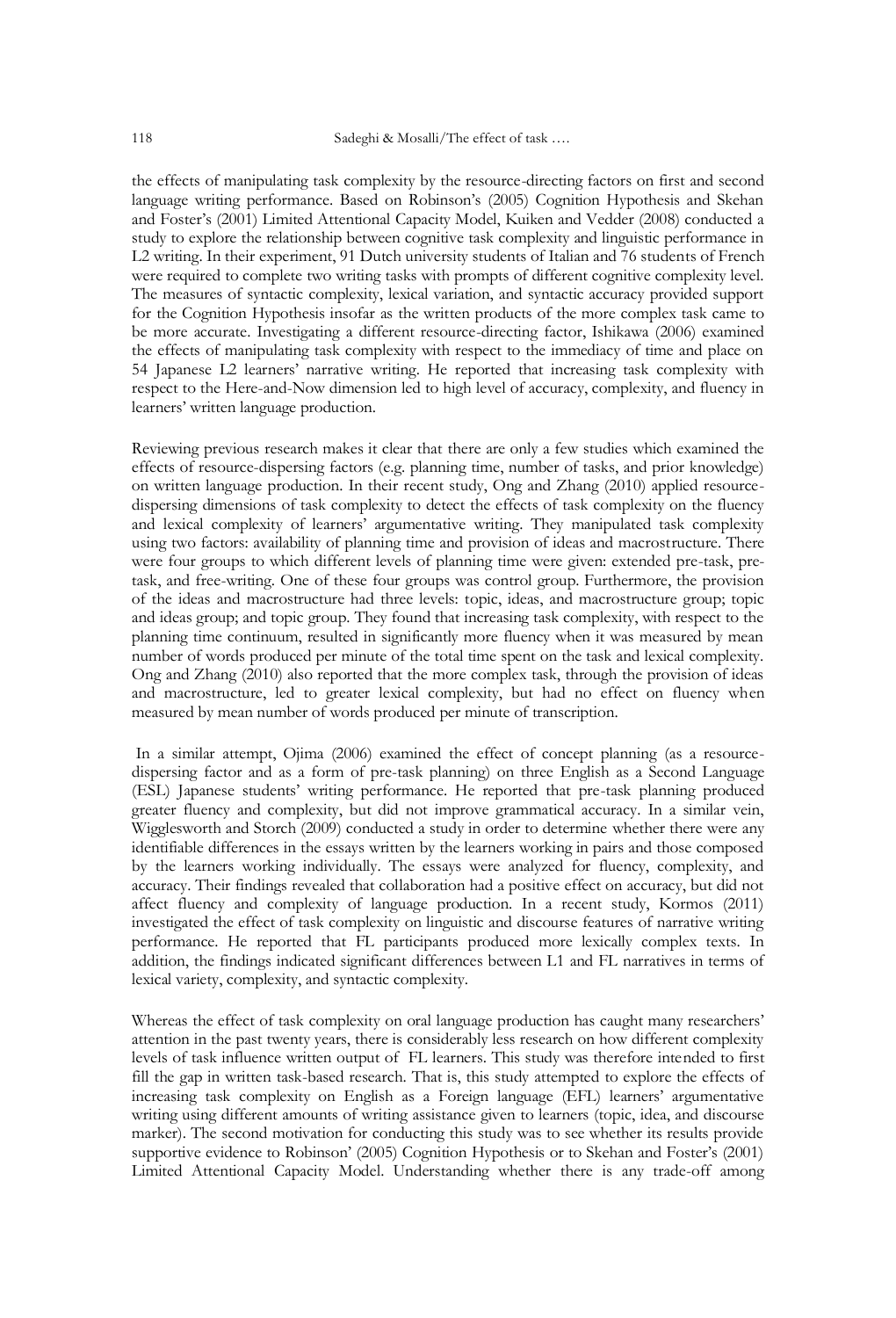different writing qualities (e.g. lexical complexity, grammatical accuracy, and syntactic complexity) was still another aim of this study. More specifically, this research was meant to answer the following questions:

- 1. Does task complexity (topic only vs. topic + idea vs. topic + idea + discourse marker) affect lexical complexity of EFL learners' argumentative writing?
- 2. Does task complexity (topic only vs. topic + idea vs. topic + idea + discourse marker) affect fluency of EFL learners' argumentative writing?
- 3. Does task complexity (topic only vs. topic + idea vs. topic + idea + discourse marker) affect grammatical accuracy of EFL learners' argumentative writing?
- 4. Does task complexity (topic only vs. topic + idea vs. topic + idea + discourse marker) affect syntactic complexity of EFL learners' argumentative writing?

#### **Method**

#### *Participants*

Sixty upper-intermediate EFL learners (within the age range of 19-25) were recruited from two research sites, that is, three universities in Ardebil and Urmia, Iran, during the fall semester of 2011. They were selected from a pool of 90 learners. The writing section of an institutional Test of English as a Foreign Language (TOEFL) was used in order to homogenize the learners by excluding the outliers. The outliers were those who scored one standard deviation (SD) above and below the mean ( $M = 86$  out of 100 and SD = 9). Thus, the scores which were below the 77 and above the 95 were considered as outliers and those which were within 77-95 took part in the main tasks. All of the participants had learned English in instructed academic setting. They had passed Advanced Writing course in university and at the time of the data collection some of them had just finished the third academic semester.

#### *Materials*

The writing section of an institutional TOEFL test was used to determine the general writing ability level of the participants. At this stage, the participants were required to write an argumentative essay evaluating advantages and disadvantages of human activities on the earth. Later on, three writing tasks with different amounts of writing assistance were given to the learners who were randomly assigned into one of these writing tasks. In the most complex writing task, the participants were invited to write an argumentative composition considering advantages and disadvantages of television on the relationships among family members and friends. In this group, only the topic of the writing task was given to the participants (topic group). In the medium-level complex task, the participants were invited to write the argumentative writing with the same topic as that of the first group. Some ideas were provided for this group, however (topic + idea group). The ideas encompassed two opposite points of view regarding the topic of argumentative essay. The topic of writing for the third writing task was the same as that of the previous two groups. In addition to topic and idea, some contrastive discourse markers were given to this group too (topic + idea + discourse marker group). This type of discourse markers is utilized dominantly in argumentative writing.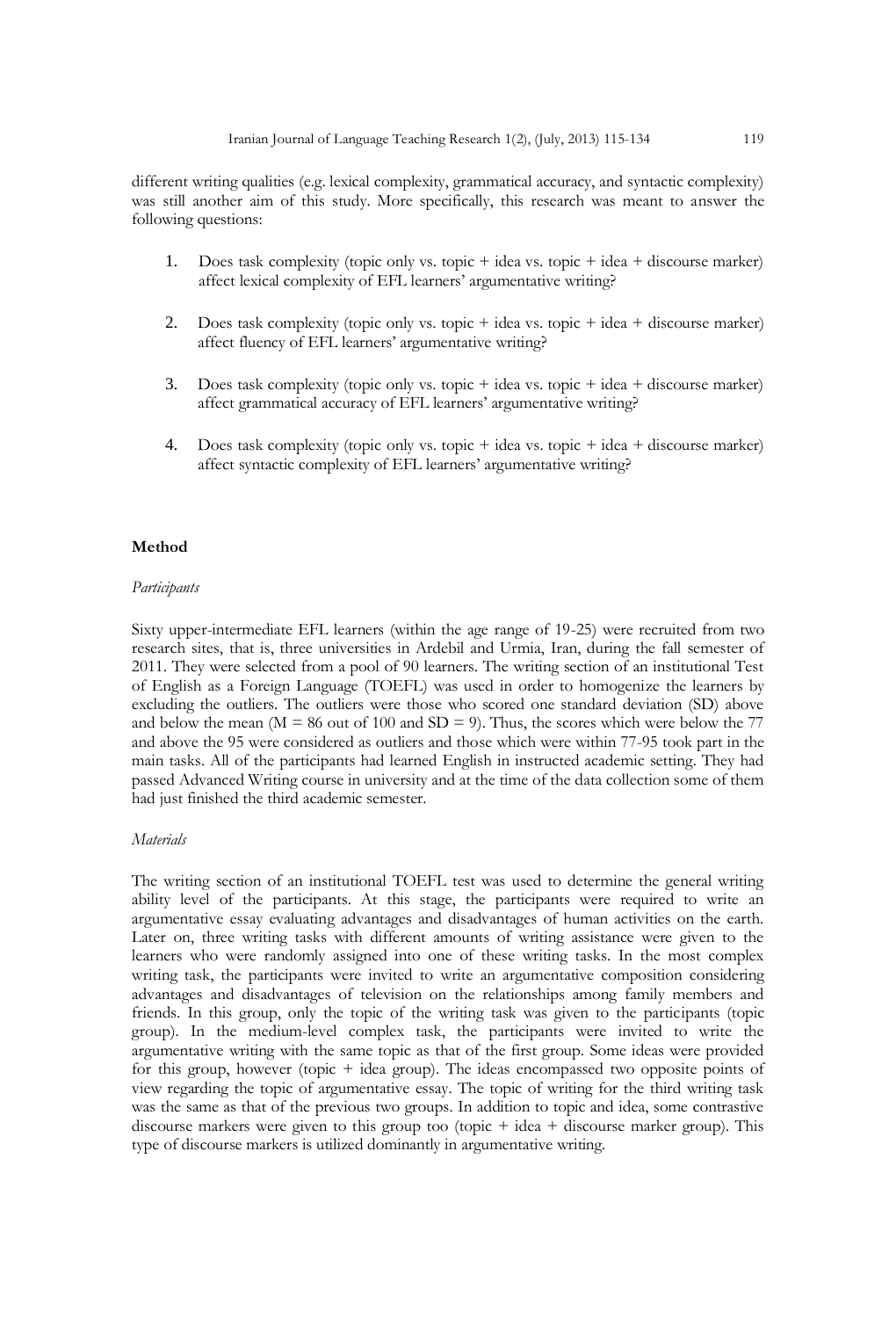#### *Procedure*

First of all, in order to neutralize the possible effect(s) of language proficiency on the task completion procedure, EFL learners from three different universities in Ardebil and Urmia (Iran) took part in the study. The data was collected from students who had already passed an Advanced Writing course. Before the main writing task, participants were given the writing section of an institutional TOEFL in order to homogenize them in terms of their writing proficiency and to cross out the outliers. That is, before the experiment, 90 EFL learners completed a writing task in which they were asked to write an argumentative essay debating advantages and disadvantages of human activities on the earth. One of the researchers rated the writings based on the scoring rubrics offered by Jacobs, Zinkgraf, Wormuth, Hartfiel, and Hughey (1981). Following the researcher, a trained assistant rated approximately 20 percent of total essays, which were randomly selected. Inter-rater reliability, computed using Spearman rho, was very high between raters ( $\rho = .96$ ). After homogenizing the participants, 60 participants (out of 90) were randomly assigned to each of three main tasks in three different groups. The three groups were: (a) topic group; (b) topic + idea group; and (c) topic + idea + discourse marker group. Group 1 received only the topic of the writing (most complex task condition). Group 2 was provided with the topic and some relevant ideas for writing. Finally, group 3 received the highest amount of writing assistance, that is, topic, ideas, and some contrastive discourse markers (the least complex task condition). Based on the Triadic Componential Framework (Robinson, 2005), the researchers hypothesized that task complexity would increase incrementally from the topic, ideas, and discourse marker group, to topic and ideas group, to topic group. The participants were invited to write an argumentative essay debating advantages and disadvantages of watching television and its effects on relationships between friends and family members. They were required to write their composition in about 250-300 words within 90 minutes. A series of one-way ANOVAs (one independent variable [writing assistance] with 3 levels) were used to show if there were any significant differences among the three groups as far as lexical complexity, fluency, grammatical accuracy, and syntactic complexity of writings were concerned.

Participants" writings were coded in terms of lexical complexity, fluency, grammatical accuracy, and syntactic complexity. Different studies have used different measures to assess these different writing qualities. Ellis (2005, 2008) provides a fairly comprehensive list of such measures. He also points out that using multiple measures to assess each dimension of language performance may result in a more valid assessment. Thus, lexical complexity was measured through different procedures in this study, including the proportion of lexical words to function words (L/F), lexical density (LD), and mean segmental type-token ratio (MSTTR). The logic behind choosing the first two measures of lexical complexity was that, according to Halliday (1985) and Ure (1971), these measures are indices of the degree of orality versus literacy in both spoken and written discourse. They believe that the text which is more literate will be characterized by a higher degree of these measures of lexical complexity.

The criteria for classification of lexical and function words were based on Fontanini, Weissheimer, Bergsleithner, Perucci, and D"Ely (2005). In their definition, the function words are: modals, auxiliaries, determiners (articles, demonstratives, possessive adjectives, quantifiers, and numerals), pronouns, interrogative adverbs (what, when, how), negative adverbs (not, never), contracted forms of of pronouns, prepositions, conjunctions, discourse markers (but, so), sequencers (next, finally), particles (oh, uhm, well), lexicalized clauses (you know, I mean), quantifier phrases (anyway, somehow, whatever), lexical pause fillers (so, well), interjections (gosh, really, oh), and reactive tokens (OK, No!). Moreover, they defined the lexical words as nouns, adjectives, verbs, adverbs of time, place and manner, multiword verbs, idioms and contraction of pronouns, and main verbs (counted as one single item).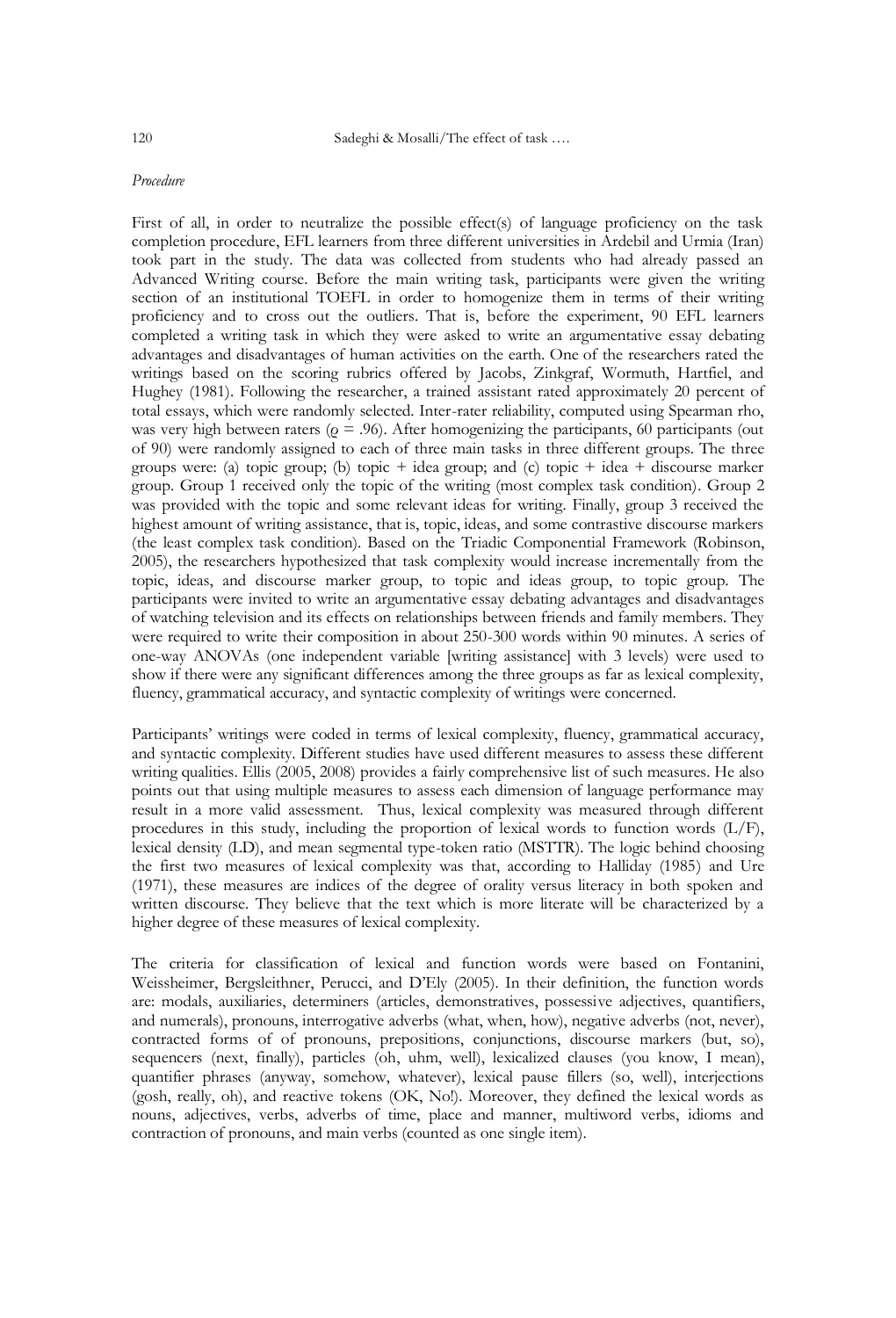The second code of lexical complexity was lexical density (LD), which was calculated using the formula by Carter (1987):

Lexical Density = 
$$
\frac{\text{number of separate (lexical) words}}{\text{total number of words in the text}} \times 100 \, \text{(\%)}
$$

The last measure of lexical complexity was MSTTR. Due to the fact that type-token ratio (TTR) is overly sensitive to sample size (Wolfe-Quintero, Inagaki, & Kim, 1998), one viable measure of lexical complexity which does not depend on text length (namely MSTTR) was run. According to Malvern and Richards (2002), MSTTR is an index that appears to have been originally recommended by Johnson (1994) and has been used in many other research studies. MSTTR truncates texts into sections of equal size and discards any remaining data. The TTR for each section is then recorded and the mean score of each section forms the final score. Section sizes are generally decided by the length of the smallest available text (Johnson, 1994). To find out the MSTTR in the present study, the students' written language productions were divided into segments of 117 words (the smallest available text in all three groups), the TTR of each segment was calculated and their average for the segments of written language produced by the students was calculated. Total number of different words (types) was divided by total number of words (tokens) in a text in order to calculate TTR in each truncated part. "For example, the phrase "there is a woman who sits on a sofa" has a TTR of .88 because there are eight different words divided by nine total words" (Arslanyilmaz & Pederson, 2010, p. 387). According to Johnson (1994), a higher TTR is thought to indicate a greater lexical complexity. Thus, instead of using this raw type-token ratio, MSTTR was used in this study because TTR is a function of sample size, that is, larger samples of words will give a lower TTR because of less different words (Malvern & Richards, 2002).

Fluency was measured following the recommendations by Wigglesworth and Storch (2009). It was measured by: (a) total number of words (fluency I); (b) total number of T-units (fluency II); and (c) total number of clauses in each text (fluency III).

There are different measures for grammatical accuracy in task-based research. In this study, "to enhance both the validity of the assessments and the comparability of the results" (Ahmadian & Tavakoli, 2011, p. 48), some of the measures used by Wigglesworth and Storch (2009) were applied for measuring grammatical accuracy. In this study, grammatical accuracy was measured through the ratio of error-free Terminable units (T-units) to total T-units (EFT/T) and the ratio of error-free clauses to total clauses (EFC/C). A T-unit is an independent clause along with all subordinate and dependent clauses attached to or embedded in it, and it may be simple or complex sentence (Long, 1991; Kern, 1995). For instance, the sentence 'I ran down the stairs' consists of one T-unit, so is the sentence "I ran down the stairs as fast as I could"*.* But a compound sentence is composed of more than one T-unit. For example, 'I ran down the stairs and the stairs twisted" has two T-units (Gaies, 1980; Ney, 1996). These measures of grammatical accuracy are textbook examples of global grammatical accuracy measures in task-based research. An error was operationalized in this study as any deviation in syntax, morphology, and lexical choice. Following Ellis and Yuan (2004), errors of punctuation, capitalization, lexical choice (e.g. kids vs. children) and spelling of any type were not taken into account unless they impeded the intended meaning.

Another writing quality measured in this study was syntactic complexity. Following Wolfe-Quintero et al. (1998), syntactic complexity was operationalized through two measures: the proportion of clauses to T-units (C/T) and the percentage of dependent clauses to total clauses  $(DC/C).$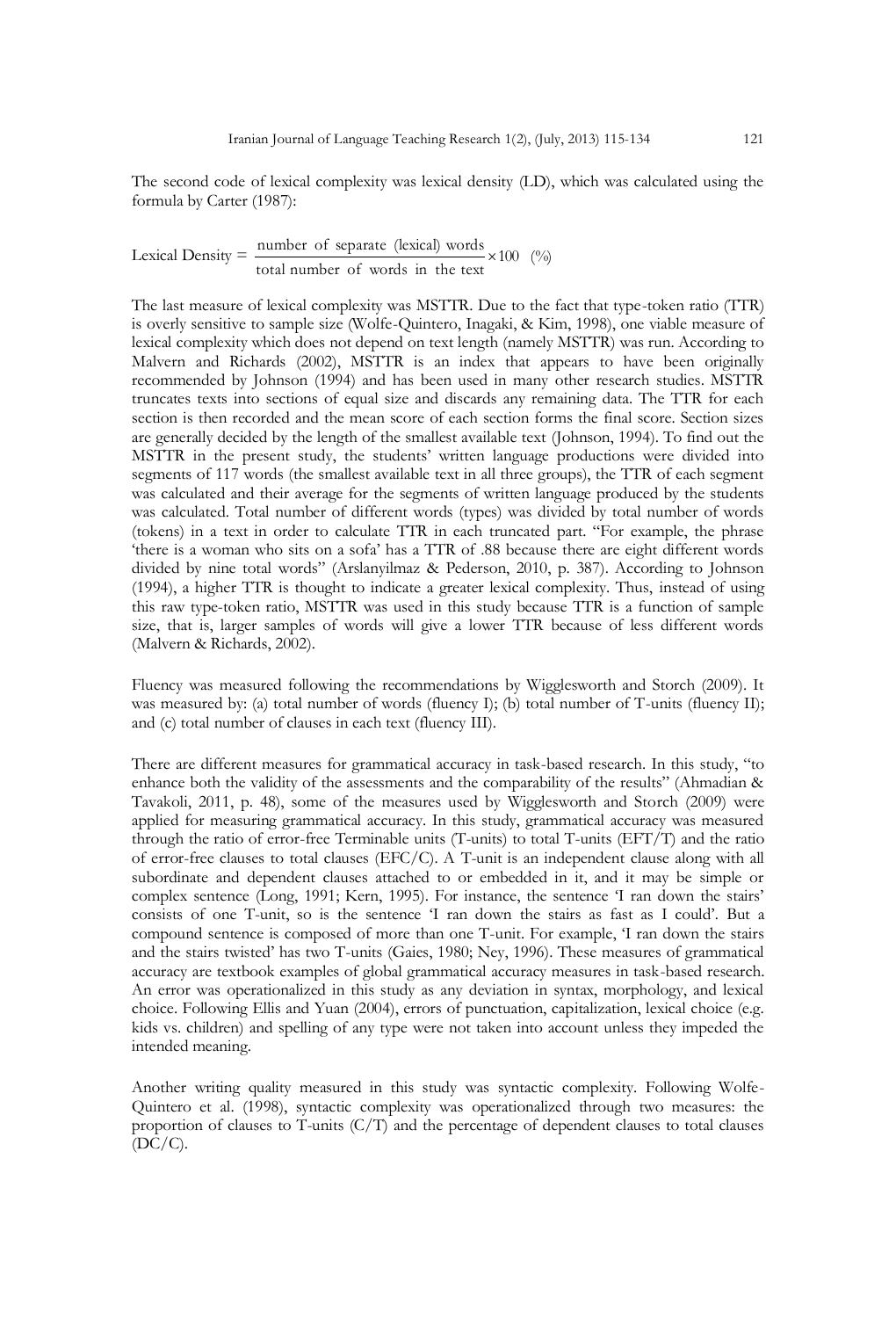## *Data Analysis*

To detect statistically significant differences among the three groups and to analyze the obtained data, a series of one-way between-groups ANOVAs (one independent variable [writing assistance] with 3 levels) was used. They were applied to detect whether manipulating cognitive task complexity had any effect on lexical complexity, fluency, grammatical accuracy, and syntactic complexity of EFL learners' argumentative writing.

## **Results**

To answer the first research question: *Does task complexity (topic only vs. topic + idea vs. topic + idea + discourse marker) affect lexical complexity of EFL learners' argumentative writing?* a between-groups oneway ANOVA was used to discover the potential significant differences among the three groups for each measure of lexical complexity. Means and standard deviations of these measures are presented in Table 1.

## Table 1

*Means and Standard Deviations of Lexical Complexity in Three Groups*

|                          |                               | $\mathbf N$ | Mean    | Std. Deviation |
|--------------------------|-------------------------------|-------------|---------|----------------|
| L/F                      | TG                            | 20          | .90     | .14            |
|                          | TIG                           | $20\,$      | $.88\,$ | .14            |
|                          | TID                           | $20\,$      | .93     | .13            |
|                          | Total                         | 60          | .90     | .14            |
| ${\rm LD}$               | TG                            | $20\,$      | 46.92   | 8.46           |
|                          | TIG                           | $20\,$      | 45.17   | 4.57           |
|                          | $\ensuremath{\mathsf{TID}}$   | $20\,$      | 46.90   | 3.58           |
|                          | Total                         | 60          | 46.33   | 5.88           |
| <b>MSTTR</b>             | TG                            | 20          | 66.06   | 4.00           |
|                          | TIG                           | $20\,$      | 60.66   | 4.57           |
|                          | TID                           | $20\,$      | 68.81   | 4.85           |
| $\overline{\phantom{a}}$ | Total<br>$\ddot{\phantom{0}}$ | 60          | 65.18   | 5.58           |

\*TG: topic group; TIG: topic + idea group; TID: topic + idea + discourse marker group

The obtained results from one-way ANOVA showed that there were no significant differences among the three groups when lexical complexity was measured through L/F ( $F$  [2, 57] = .57,  $p$  = .56) and LD (*F* [2, 57] = .57,  $p = .56$ ). In other words, manipulating task complexity (through providing different amounts of writing assistance) has no significant effect on lexical complexity measured by L/F and LD. Unlike these two measures, MSTTR, as another measure of lexical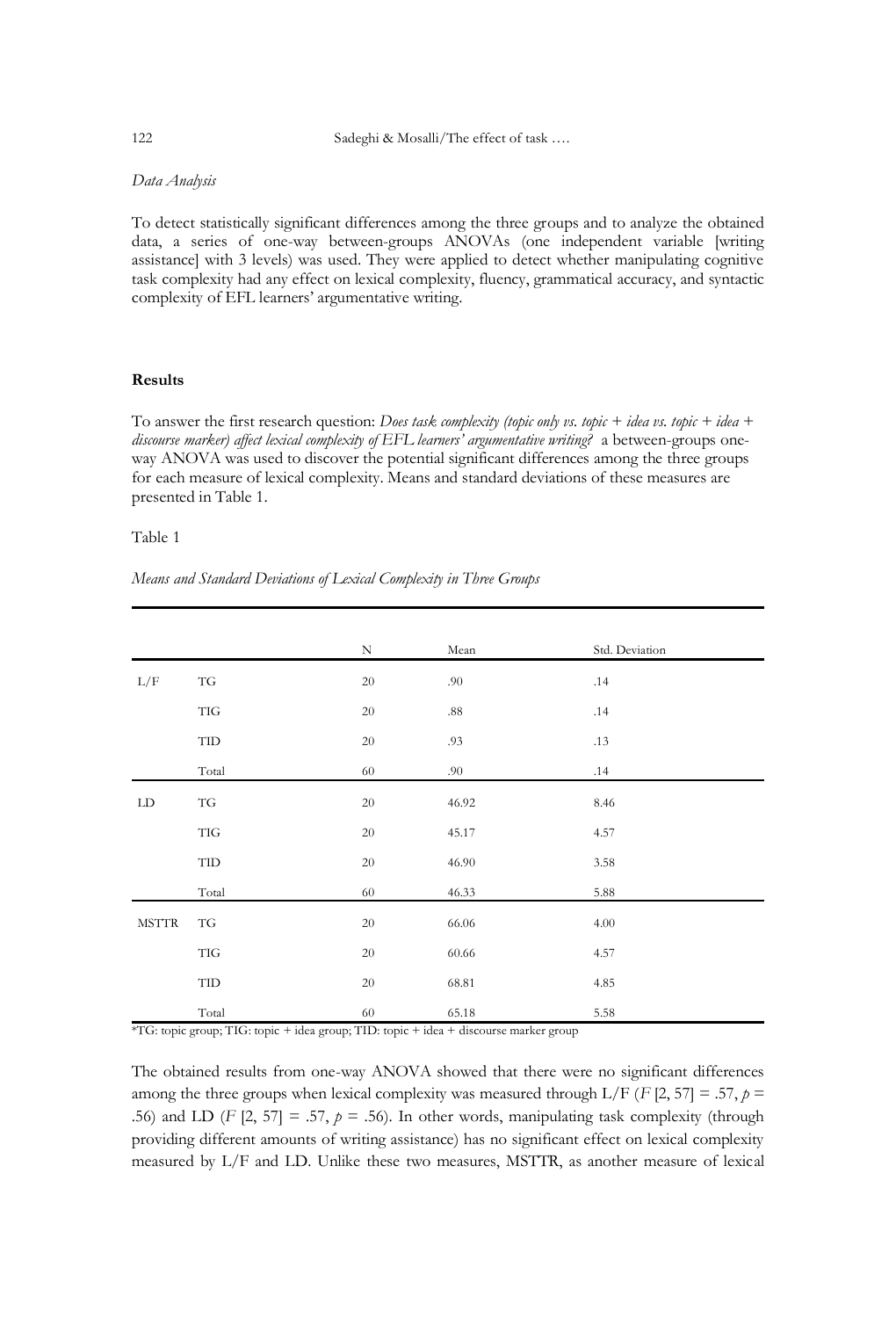complexity, found significant difference among the three groups  $(F \, [2, 57] = 17.06, p = .00)$ . The effect size (.37) suggests that there is a large difference among the groups (Cohen, 1988) (see Table 2). The results of Post hoc Tukey test showed that the difference across the groups of participants does reach statistical significance for topic group and topic + idea group ( $p = .00$ ), topic + idea group and topic + idea + discourse marker group ( $p = .00$ ), but not for topic group and topic + idea + discourse marker group  $(p = .13)$ . Hence, the first null hypothesis is rejected as far as MSTTR is concerned as a measure of lexical complexity. It is shown that the third group (with the highest amount of writing assistance) outperformed the others in this measure of lexical complexity.

#### Table 2

*The Effect of Task Complexity on Lexical Complexity (L/F, LD, and MSTTR) (ANOVA)*

|              |                       | df             | F     | Sig. | Eta squared |
|--------------|-----------------------|----------------|-------|------|-------------|
| L/F          | <b>Between Groups</b> | $\overline{c}$ | .57   | .56  | .01         |
|              | Within Groups         | 57             |       |      |             |
|              | Total                 | 59             |       |      |             |
| LD           | <b>Between Groups</b> | 2              | .57   | .56  | .01         |
|              | Within Groups         | 57             |       |      |             |
|              | Total                 | 59             |       |      |             |
|              |                       |                |       |      |             |
| <b>MSTTR</b> | <b>Between Groups</b> | 2              | 17.06 | .00  | .37         |
|              | Within Groups         | 57             |       |      |             |
|              | Total                 | 59             |       |      |             |

*Note:* The mean difference is significant at the 0.05 level. \* *p* <.05

To answer the second research question: *Does task complexity (topic only vs. topic + idea vs. topic + idea + discourse marker) affect fluency of EFL learners' argumentative writing?* one-way between-groups ANOVA was used to see whether there are any significant differences among the three groups in the measures of fluency. Descriptive statistics of the measures of fluency are showed in Table 3.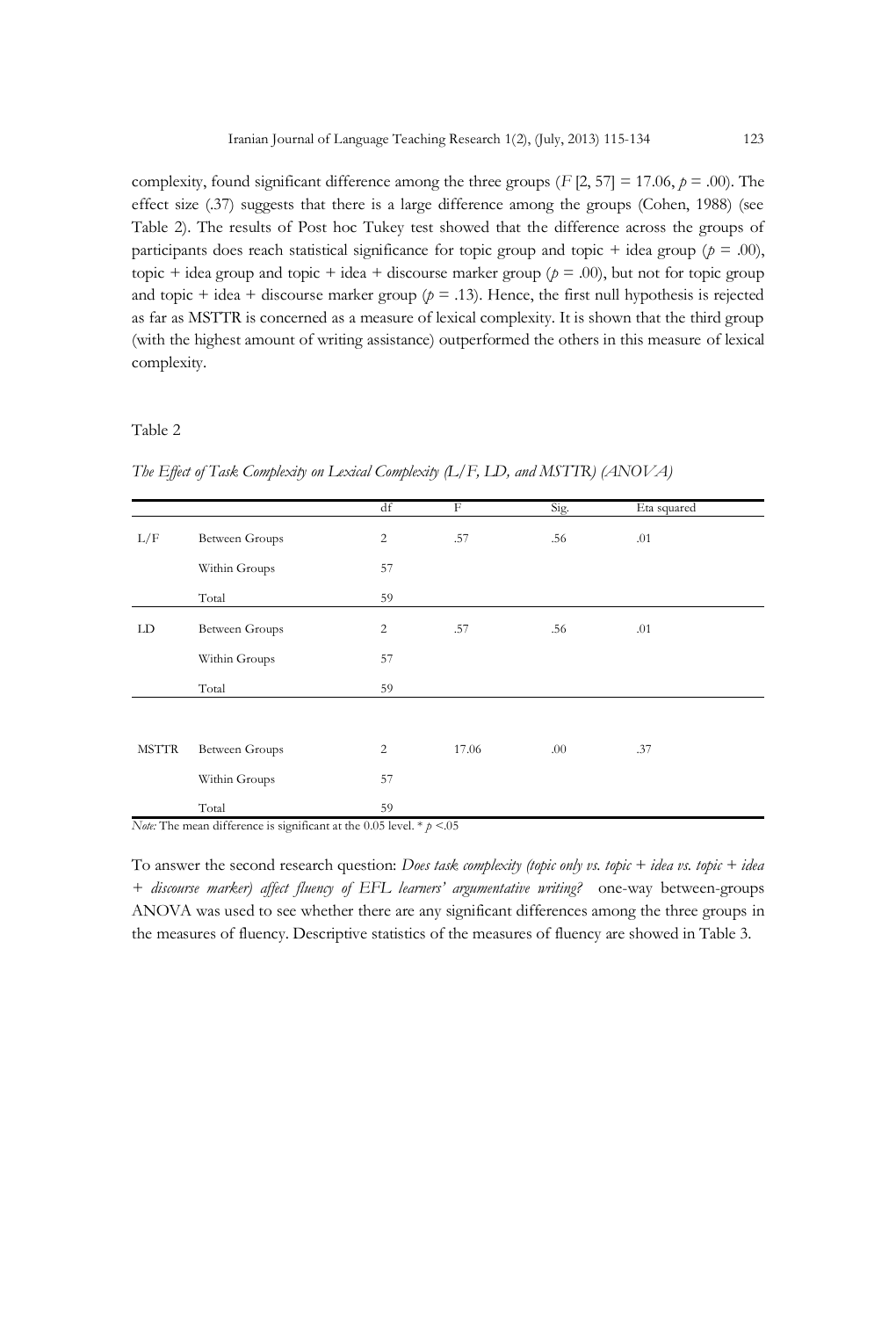|             |                      | $\mathbf N$ | $_{\rm M}$ | <b>SD</b> |  |
|-------------|----------------------|-------------|------------|-----------|--|
| fluency I   | TG                   | 20          | 261.90     | 49.73     |  |
|             | TIG                  | $20\,$      | 233.85     | 66.51     |  |
|             | TID                  | $20\,$      | 289.25     | 66.25     |  |
|             |                      | 60          | 261.66     |           |  |
|             | Average              |             |            | 64.46     |  |
|             | TG                   | 20          | 20.35      | 4.19      |  |
|             | <b>TIG</b>           | 20          | 17.15      | 4.95      |  |
| fluency II  | $\operatorname{TID}$ | 20          | 21.70      | 6.88      |  |
|             | Average              | 60          | 19.73      | 5.70      |  |
|             |                      |             |            |           |  |
|             | TG                   | 20          | 30.10      | 5.58      |  |
| fluency III | TIG                  | 20          | 27.60      | 8.41      |  |
|             | TID                  | 20          | 35.45      | 9.25      |  |
|             | Average              | 60          | 31.05      | 8.44      |  |
|             |                      |             |            |           |  |

## Table 3

*Mean and Standard Deviations of Fluency in Three Groups*

The results of ANOVA indicated that there were significant differences among the three groups for all measures of fluency: fluency I ( $F$  [2, 57] = 4.07,  $p = .02$ , eta squared = .12), fluency II ( $F$  [2, 57] = 3.65,  $p = .03$ , eta squared = .11), and fluency III (*F* [2, 57] = 5.14,  $p = .00$ , eta squared = .15). The results suggested that increasing task complexity led to significant differences among the groups as far as all measures of fluency were concerned. Moreover, the results of Post hoc Tukey test showed that for all measures of fluency topic + idea group differed significantly from topic + idea + discourse marker group (fluency I  $[p = .01]$ , fluency II  $[p = .02]$ , and fluency III  $[p]$ = .00]). Therefore, the second null hypothesis is rejected in this regard. Similar to lexical complexity, the third group outperformed the others in all measures of fluency.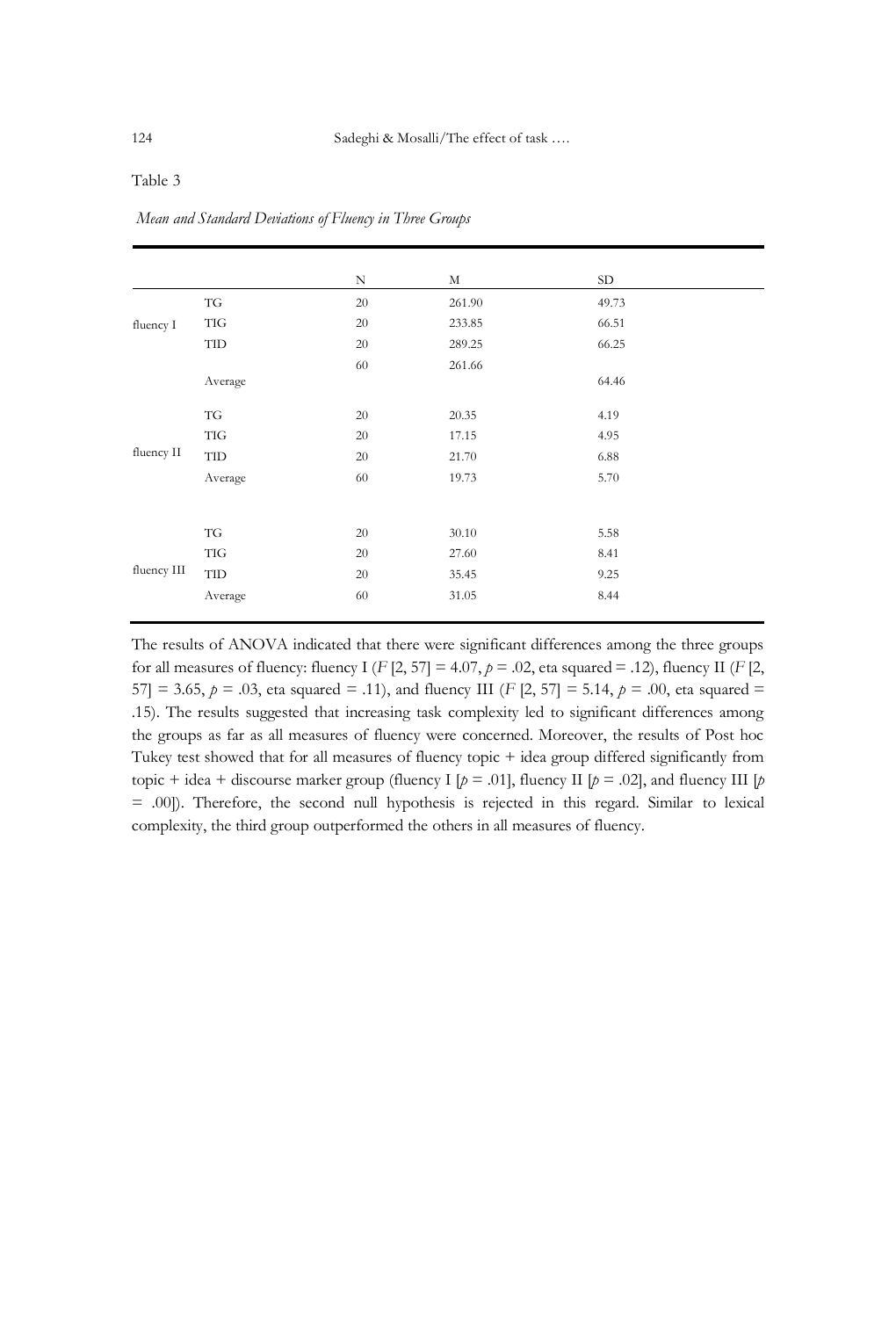|             |                       | Sum of Squares | df | Mean Square | F    | Sig. | Eta squared |
|-------------|-----------------------|----------------|----|-------------|------|------|-------------|
| fluency I   | <b>Between Groups</b> | 30693.23       | 2  | 15346.61    | 4.07 | .02  | .12         |
|             | Within Groups         | 214476.10      | 57 | 3762.73     |      |      |             |
|             | Total                 | 245169.33      | 59 |             |      |      |             |
|             |                       |                |    |             |      |      |             |
| fluency II  | Between Groups        | 218.43         | 2  | 109.21      | 3.65 | .03  | .11         |
|             | Within Groups         | 1701.30        | 57 | 29.84       |      |      |             |
|             | Total                 | 1919.73        | 59 |             |      |      |             |
|             |                       |                |    |             |      |      |             |
| fluency III | Between Groups        | 643.30         | 2  | 321.65      | 5.14 | .00. | .15         |
|             | Within Groups         | 3563.55        | 57 | 62.51       |      |      |             |
|             | Total                 | 4206.85        | 59 |             |      |      |             |
|             |                       |                |    |             |      |      |             |

Table 4 *The Effect of Task Complexity on Fluency (I, II, III) (ANOVA)*

To answer the third research question: *Does task complexity (topic only vs. topic + idea vs. topic + idea + discourse marker) affect grammatical accuracy of EFL learners' argumentative writing?* a one-way betweengroups ANOVA was used to provide a plausible answer to this question and to see whether there are any significant differences among the three groups in measures of grammatical accuracy.

|                                |            | N  | Mean | Std. Deviation |
|--------------------------------|------------|----|------|----------------|
| Ratio of Error-free T-units to | TG         | 20 | .76  | .12            |
| Total T-units                  | <b>TIG</b> | 20 | .59  | .12            |
|                                | TID        | 20 | .77  | .09            |
|                                | Total      | 60 | .71  | .14            |
| Ratio of Error-free clauses to | TG         | 20 | .82  | .11            |
| <b>Total Clauses</b>           | <b>TIG</b> | 20 | .65  | .10            |
|                                | TID        | 20 | .84  | .08            |
|                                | Total      | 60 | .77  | .13            |

Table 5 *Means and Standard Deviations of Grammatical Accuracy in Three Groups*

The results of one-way ANOVA for grammatical accuracy showed that there were significant differences among the three groups for both measures: EFT/T (*F* [2, 57] = 14.38,  $p = .00$ , eta squared = .33) and EFC/C (*F* [2, 57] = 19.30,  $p = .00$ , eta squared = .40). According to Cohen (1988), the effect sizes for both measures are large.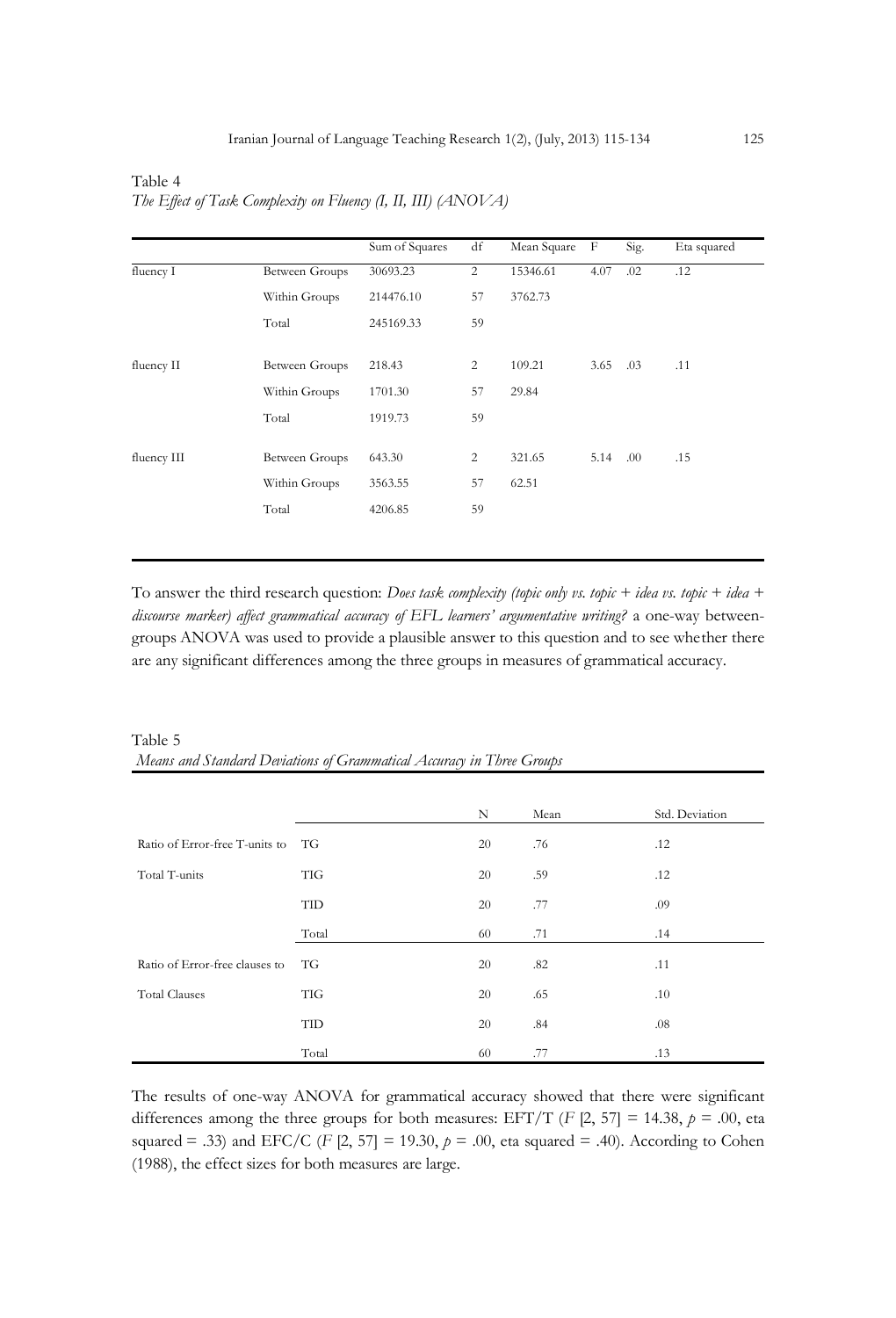### Table 6

*The Effect of Task Complexity on Grammatical Accuracy (EFT/T and EFC/C) (ANOVA)*

|                                |                | df       | F     | Sig. | Eta squared |
|--------------------------------|----------------|----------|-------|------|-------------|
| Ratio of Error-free T-units to | Between Groups | 2        | 14.38 | .00  | .33         |
| Total T-units                  | Within Groups  | 57       |       |      |             |
|                                | Total          | 59       |       |      |             |
|                                | Between Groups |          |       |      |             |
| Ratio of Error-free clauses to |                | 2        | 19.30 | .00  |             |
| <b>Total Clauses</b>           | Within Groups  | 57<br>59 |       |      | .40         |
|                                | Total          |          |       |      |             |

The explored differences for EFT/T among three groups were significant between topic and topic + idea groups ( $p = .00$ ) and topic + idea and topic + idea + discourse marker groups ( $p =$ .00). The difference is not statistically significant between the first and the third group ( $p = .94$ ). Regarding EFC/C, the statistically significant differences among the three groups are allocated to topic and topic + idea groups ( $p = .00$ ) and to topic + idea and topic + idea + discourse marker groups ( $p = .00$ ). The difference between topic + idea and topic + idea + discourse marker is not statistically significant ( $p = .83$ ). Regarding both measures of grammatical accuracy, the third group (the least complex writing task) outperformed the other two groups. Furthermore, it becomes clear that the second group was the weakest group in both measures of grammatical accuracy.

To answer the last research question: *Does task complexity (topic only vs. topic + idea vs. topic + idea + discourse marker) affect syntactic complexity of EFL learners' argumentative writing?* a one-way betweengroups ANOVA was used to provide a plausible answer to this question and to see whether there are any significant differences among the three groups in each measure of syntactic complexity.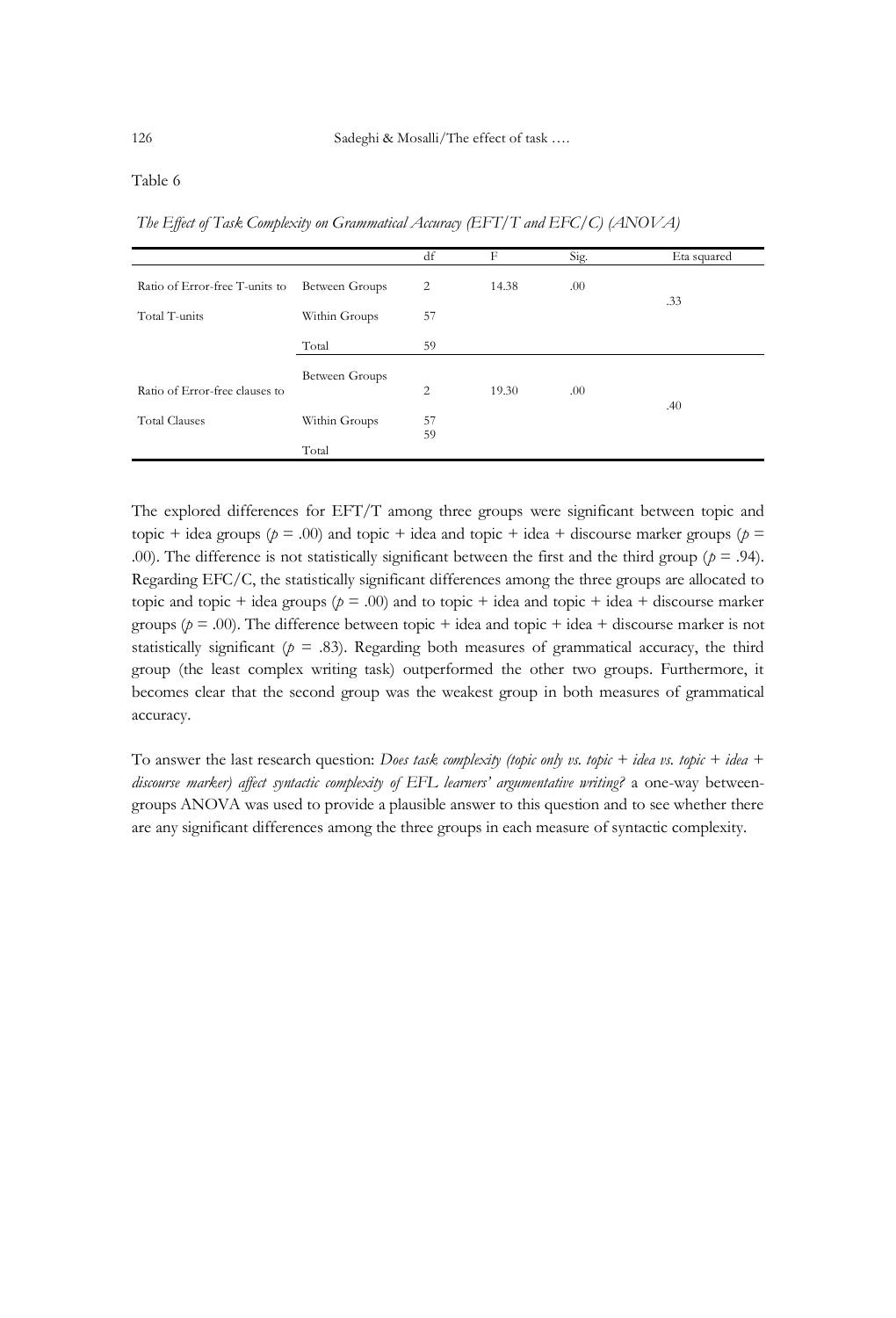## Table 7

|              |                             | $\rm N$ | Mean  | Std. Deviation |
|--------------|-----------------------------|---------|-------|----------------|
|              |                             |         |       |                |
| $C/T$ -units | TG                          | $20\,$  | 1.49  | $.18\,$        |
|              | TIG                         | $20\,$  | 1.63  | .31            |
|              | $\ensuremath{\mathsf{TID}}$ | $20\,$  | 1.68  | .31            |
|              | Total                       | 60      | 1.60  | .28            |
| $DC/C\%$     | TG                          | $20\,$  | 29.01 | 7.90           |
|              | TIG                         | $20\,$  | 46.25 | 10.95          |
|              | $\ensuremath{\mathsf{TID}}$ | $20\,$  | 39.42 | 12.80          |
|              | Total                       | 60      | 38.76 | 14.57          |
|              |                             |         |       |                |

*Means and Standard Deviations of Syntactic Complexity in Three Groups*

The results of one-way ANOVA showed that there was no significant difference among the three groups when syntactic complexity was measured by the ratio of total number of clauses to total number of T-units  $(C/T)$ ,  $F (2,57) = 2.44$ ,  $p = .09$ ). They also made it clear that the observed difference among the three groups for the percentage of the ratio of dependent clauses to total clauses (DC/C) was statistically significant ( $\overline{F}$  [2, 57] = 13.04,  $p = .00$ ). The effect size is large (eta squared = .31) (Cohen, 1988).

## Table 8

*The Effect of Task Complexity on Syntactic Complexity (C/T and DC/C) (ANOVA)*

|              |                | df | F     | Sig. | Eta squared |
|--------------|----------------|----|-------|------|-------------|
| $C/T$ -units | Between Groups | 2  | 2.44  | .09  | .31         |
|              | Within Groups  | 57 |       |      |             |
|              | Total          | 59 |       |      |             |
| $DC/C\%$     | Between Groups | 2  | 13.04 | .00  |             |
|              | Within Groups  | 57 |       |      |             |
|              | Total          | 59 |       |      |             |

The results of Post hoc Tukey test showed that the observed differences for DC/C among the three groups are significant between topic group and topic + idea group ( $p = .00$ ) and topic group and topic + idea + discourse marker groups  $(p = .00)$ . However, the difference is not statistically significant between the second and the third groups ( $p = .11$ ). Regarding DC/C, the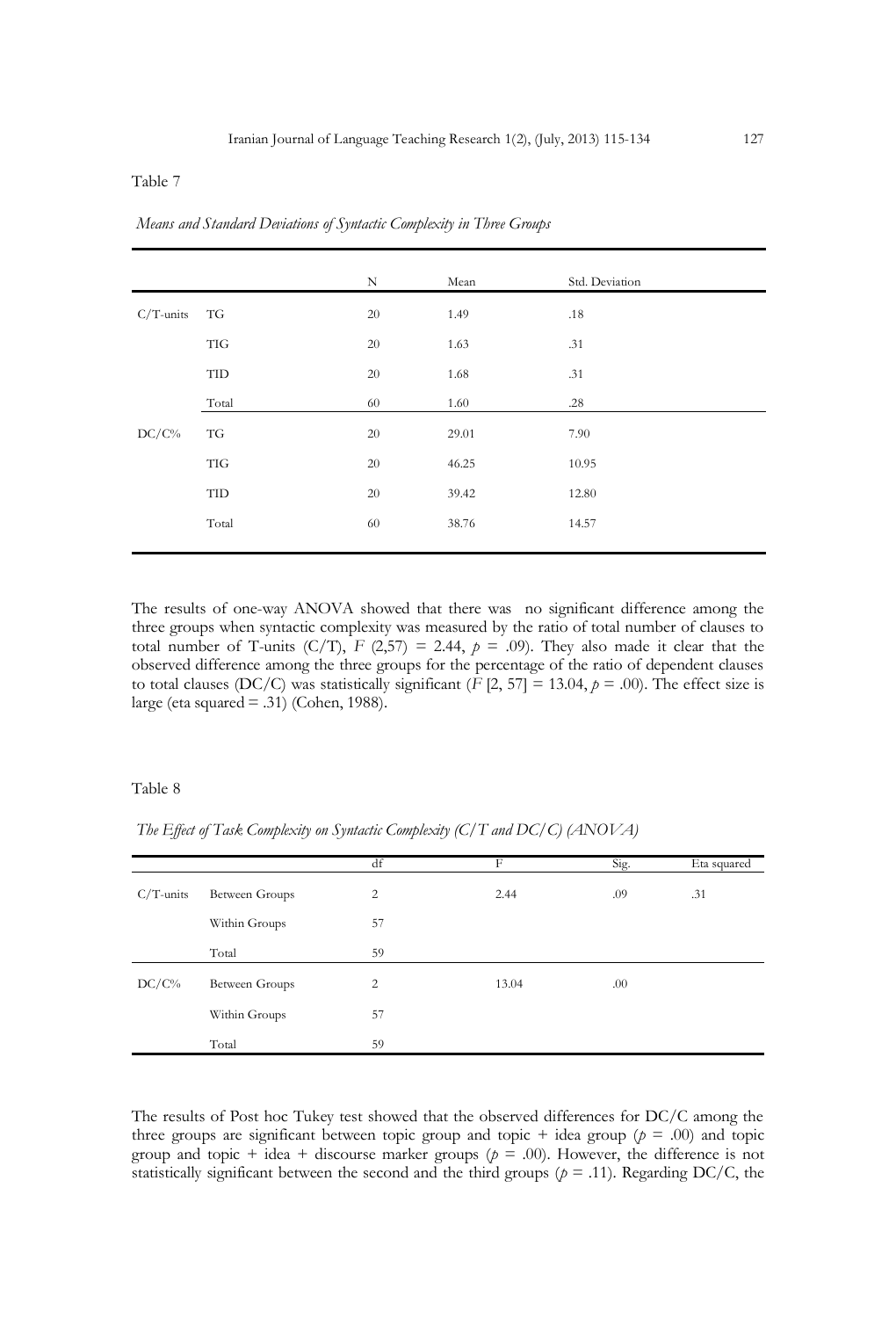second group outperformed the other two groups and the first (topic) group was the weakest group.

#### **Discussion**

This study was primarily aimed at examining the effects of task complexity on lexical complexity, fluency, grammatical accuracy, and syntactic complexity of EFL learners' argumentative writings. Regarding resource-dispersing factors, it was assumed that increasing task complexity resulted in language production which is less fluent, less complex, and less accurate. This prediction was based on Skehan and Foster"s (2001) Limited Attentional Capacity Model and Robinson"s (2005) Cognition Hypothesis. The obtained results for each of them will be discussed below.

As far as the first research question is concerned, it was found that the amount of writing assistance given to learners did not have any significant effect on lexical complexity when measured through the ratio of lexical to function words (L/F) and through lexical density (LD). There are some possible explanations for these findings. The first and foremost is the potential difference between lexical sophistication measures and lexical range measures. Ortega (1999) argued that previous research, which has reported significant results for lexical complexity measures, has focused mainly on lexical sophistication. These measures of lexical complexity (i.e. L/F and LD) consider lexical range measures in lieu of lexical sophistication measures and they are extremely sensitive to the length of text. Thus, observed results were not significant because all the texts were truncated into the same length (117 words). Another reason may be that, according to O"Loughlin (1995), these measures of lexical complexity (especially LD) are significantly affected by text types (description, narration, discussion, and role-play).

All of the three groups were required to write argumentative essays (the same text type); therefore, significant differences were not observed among them. Thus, these measures can be reliable indicators of text type and registeral appropriateness rather than lexical complexity of text (Halliday, 1985). Another explanation has to do with language proficiency level of participants. Because of their level of proficiency, the writers could not apply more sophisticated and lexical words than grammatical words. With respect to lexical complexity via MSTTR, the topic + idea + discourse marker group obtained significantly higher scores compared to topic and topic + idea groups. This finding can be explained by the fact that unlike L/F and LD, this measure of lexical complexity is not sensitive to the length of the text because it calculates the mean scores of type-token ratios in each truncated part. There are also some other explanations as to why the third condition allowed learners to write with greater lexical complexity (measured by MSTTR) compared to other two groups. One of them may be that participants in the least complex task might have been engaged in "deliberate and conscientious planning" (Ong & Zhang, 2010, p. 227) during completing task. That is, they were encouraged and had opportunity to write with an overall framework in mind. In other words, the writers in this group were somehow free from focusing on form and this allowed them to focus intensively on using more different and sophisticated words which led to higher scores of MSTTR. This lack of predetermined framework during writing task in the first and (to some extent) in the second groups might have decreased MSTTR scores in these groups. Another explanation for the enhanced lexical complexity may lie in the fact that the least complex tasks dispose extra cognitive information processing burden on the learners' mental capacities and lead them to use more different types of lexical items.

The findings of this study differed from those of Ong and Zhang (2010) who found that lexical complexity (measured via MSTTR) was higher in the task condition, where students were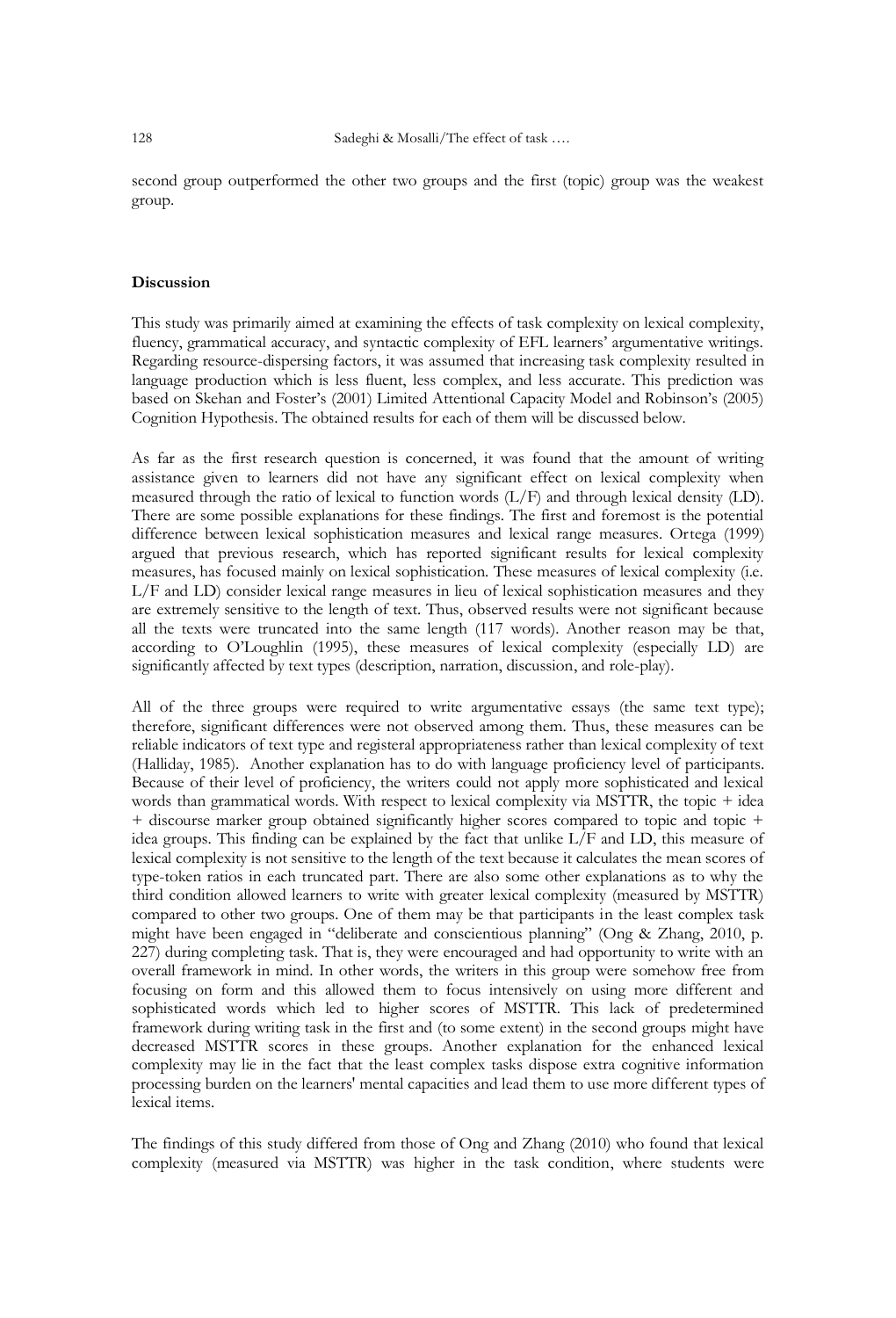provided with the least amount of assistance (most complex task) than in two other conditions. That is, they found that increasing task complexity through resource-dispersing factors (providing topic, idea, and macrostructure and planning time) resulted in more lexical complexity. However, the findings in the present study are in line with those of Ong and Zhang (2010), in measures of L/F and LD in that increasing task complexity produced no significant differences in lexical complexity measures.

In a similar vein, the lexical complexity findings of this study (via MSTTR) corroborate those of Kormos" (2011) study. In his study the task with given content (the least complex task) elicited higher lexical complexity as measured by the frequency of abstract words but no differences between tasks were found with regard to D-value.

The results of fluency measures in this study showed that giving the maximum amount of writing assistance did improve fluency of writing. In all fluency measures, the least complex task group outperformed the other two groups. This observation may be explained by one key reason. Writers in the third group (the least complex task) had enough room in their minds to dedicate for fluent language production. Moreover, discourse markers given to the third group led them to produce more compound structures and T-units (fluency I and II). Regarding fluency, this study was in line with that of Ahmadian and Tavakoli (2011), in that the opportunity to engage simultaneously in careful online planning and task repetition (the least complex tasks) enhanced fluency outstandingly.

On the other hand, the results of fluency measures diverge from those of Ong and Zhang (2010) who found that increasing task complexity by omitting the planning time led to greater fluency of writing. The results of the present study also differed from those of Ong and Zhang's (2010) study in which the group with the advantage of availability of the drafts during writing (the least complex group) did not produce more fluent language.

Regarding grammatical accuracy, findings have widely diverged in task-based research owing to different measures of grammatical accuracy. The results of this study showed that task complexity did lead to the production of texts which differ from each other from grammatical accuracy perspective. It was likely that, when working on the least complex task (with the more writing assistance), learners were able to put together their memory and cognition resources and paid their full attention to the form of their productions which, on the whole, led to more accurate language. The other reason for outperformance of the third group (topic  $+$  idea  $+$  discourse marker) might be that the learners in this group kept an eye on forms of language during writing when some key contrastive discourse markers were provided.

The results of measuring the grammatical accuracy (via the ratio of error-free T-units to total Tunits (EFT/T) and the ratio of error-free clauses to total clauses (EFC/C)) are supportive results to both Robinson's Cognition Hypothesis (2005) and Skehan and Foster's (2001) Limited Attentional Capacity Model. They believe that increasing cognitive task complexity (along with the resource-dispersing factors) will lead to a decrease in the level of grammatical accuracy. This was the case in this study, that is, the least complex task group produced the texts which were more accurate than other two groups who were involved in more complex tasks.

Similarly, the findings of this study converge with those of Ahmadian and Tavakoli (2011). They reported that learners who enjoyed more careful on-line planning and task repetition (the least complex task) produced more accurate language than those who performed the task under pressured planning and without task repetition (the most complex task). Contrarily, the results of the current study contrast with those of the study by Kormos (2011) who manipulated the task complexity through the planning time. He found that the two tasks  $(\pm$  planning time) displayed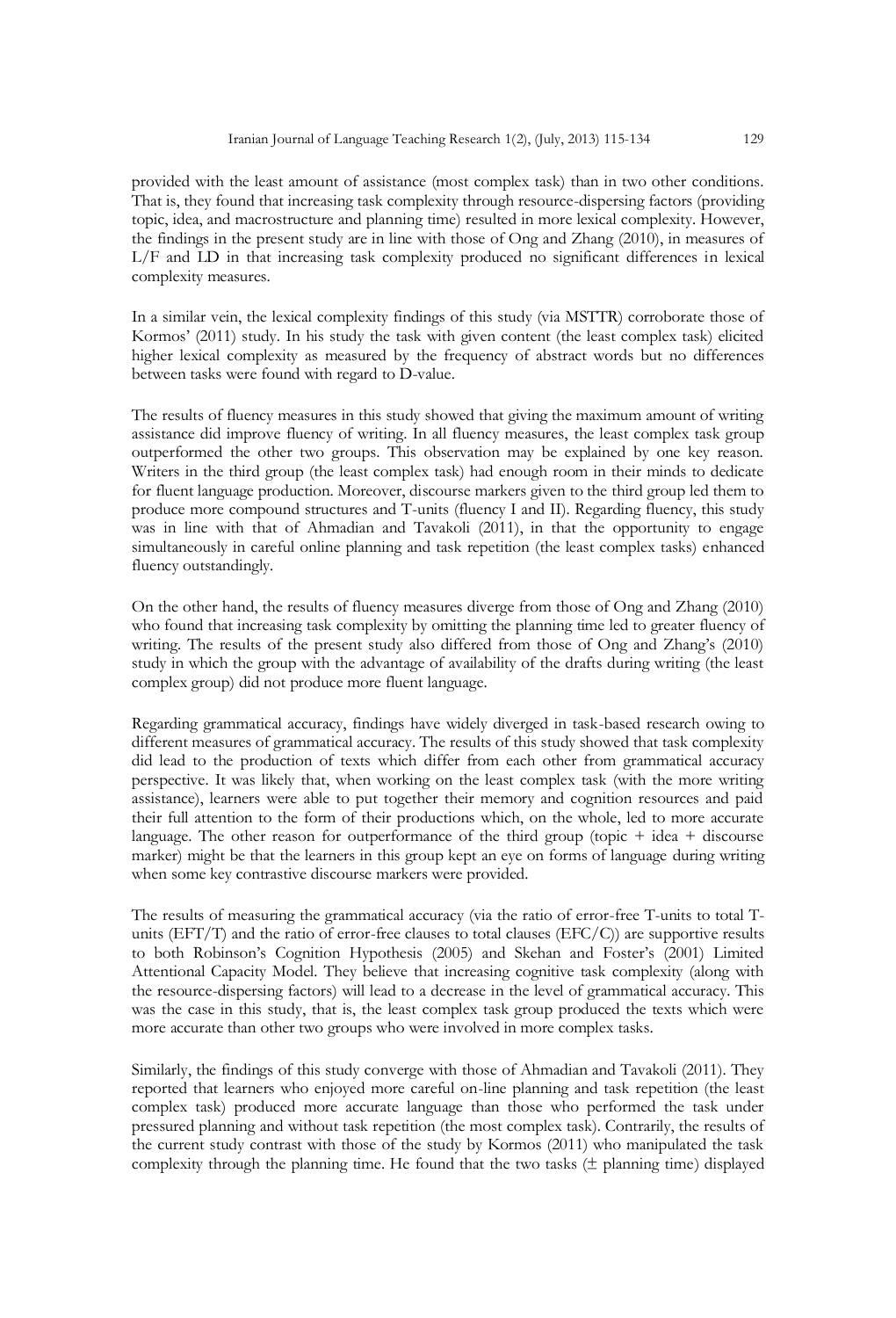highly similar grammatical accuracy values. His results did not back up Skehan and Foster's (2001) Limited Attentional Capacity Model because the two tasks displayed highly similar accuracy scores. Mainly, the findings of the present study support those which have found a significant impact of task complexity on grammatical accuracy of L2 production when increasing task complexity results in less grammatically accurate language. This might be due to the assumption that providing ideas and contrastive discourse markers (which are of importance in argumentative essays) did channel attention toward specific features of the linguistic codes and structures; hence, it did speed up focusing on form.

Regarding syntactic complexity, the results showed that the least complex task group (topic + idea + discourse marker group) outperformed other two groups when it was measured by the ratio of dependent clauses to total clauses. This observation can be explained by the fact that, according to Skehan and Foster's (2001) model, increasing task complexity draws away learners' attention from focusing on form of language to conveying the message of content. Thus, the writers in the third group which were provided by discourse markers produced more complex sentences with the dependent clauses embedded in them. Conversely, the measures of syntactic complexity via the ratio of total clauses to total T-units did not reach the significant level. The results of this study converge with those of Storch (2005), in that his study found that learners who wrote in pairs produced better texts in terms of task fulfillment, grammatical accuracy, and complexity.

The present study, in sum, showed that manipulation of task complexity affects fluency, grammatical accuracy, and syntactic complexity (via DC/C), but not lexical complexity (except when measured via MSTTR). Thus, the findings did not provide strong evidence in support of all the predictions made by Skehan and Foster"s (2001) Limited Attentional Capacity Model and Robinson"s (2005) Cognition Hypothesis as far as lexical and syntactic complexity were concerned.

#### **Conclusion and Implications**

This study attempted to investigate the effects of cognitive task complexity on different writing qualities: lexical complexity, fluency, grammatical accuracy, and syntactic complexity in EFL learners" argumentative writing. Having identified a gap in task-based research in written discourse, this study attempted to bridge this gap by investigating the effect of cognitive task complexity on learners" writing performance. This was done on four different but somehow related writing qualities in three task conditions (with different amounts of writing assistance). The results of the measures of lexical and syntactic complexity provided supportive evidence (although partially) for both Robinson"s and Skehan and Foster"s models. In the same vein, the results of fluency and grammatical accuracy measures contributed supportive evidence to both above-mentioned models.

The results of this study also provided support to Skehan"s (1998) trade-off Hypothesis when the trading was between task complexity and different writing qualities. But, there were no such trading-off effects among lexical complexity, fluency, grammatical accuracy, and syntactic complexity.

The present study has a number of theoretical and pedagogical implications for SLA researchers, teachers, syllabus and task designers, and language testing specialists. The first and the most important is that the nature of the different processes and specially information process (involved during completing task) can be clearly established in SLA settings. As Ellis (2009) argued, task-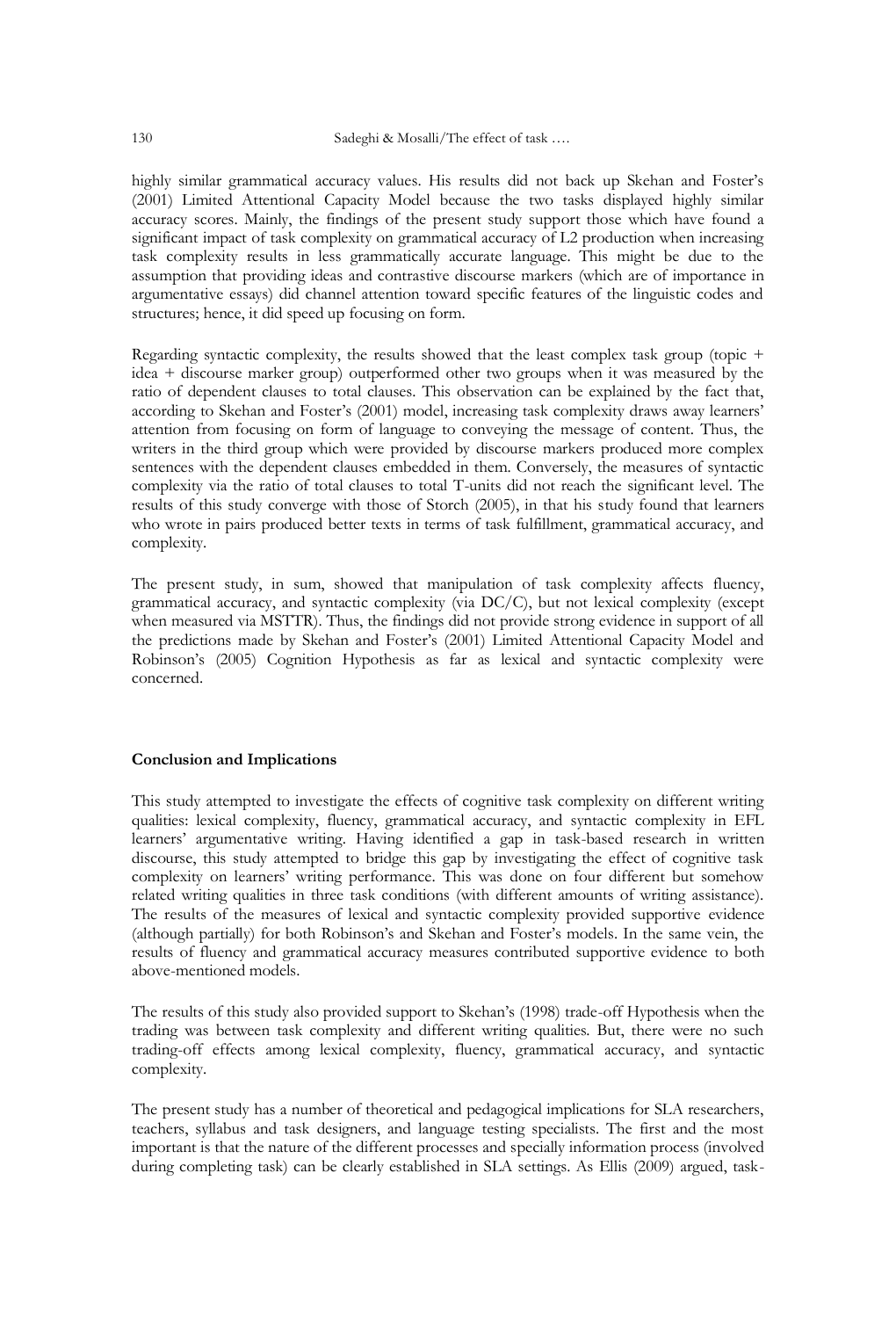based language teaching (TBLT) is of utmost importance for language learning and teaching since it operationalizes the theory of SLA, makes it more tangible, and provides more insightful perspective for learning and teaching a language (especially foreign language). A valid and crucial criterion for designing, selecting, grading, and sequencing pedagogical tasks is in forefront of teachers" and task designers" attention. Therefore, the findings of this study can be regarded as practical basis for above-mentioned purposes. Moreover, the findings of the current study suggested that focusing on cognitive capabilities of the learners as well as the cognitive load of the structure of the task is of more importance in language teaching and learning than in any other settings.

In spite of some useful findings which can be considered as explicit basis for writing assessment, some limitations need to be acknowledged. One of the limitations may be that this study did not reveal other important effects of decreasing task complexity on written outputs because only 20 participants were recruited for each writing tasks. The other limitation which may be in the centre of future research attention is that, ask complexity in the present study was manipulated through only resource-dispersing dimensions (using Robinsons" Triadic Componential Framework terminology), and the other dimensions, that is resource-directing factors, were not taken into account. To fully detect such effects on writing performance, it would be insightful to manipulate task complexity by both types of dimensions.

To overthrow the mentioned limitations and to obtain enlightening results, some recommendations for future researchers are made to ponder on. First and foremost, future research may raise the number of the participants in each writing task in order to be a good indicator of task complexity effects on the participants" writing performance. The other implication for further research may be that they may "need to tackle different task complexity challenges which may have an impact on the quality of EFL writing" (Sadeghi & Mosalli, 2012, p. 63). It means that other types of tasks (story narrating or story making) in other genres (descriptive or expository) by different definitions of task complexity should also be investigated. Last but not least, further research may focus exhaustively on other writing qualities such as authenticity and appropriateness of discourse.

#### **References**

- Ahmadian, M. J., & Tavakoli, M. (2011). The effects of simultaneous use of careful online planning and task repetition on accuracy, complexity, and fluency in EFL learners" oral production. *Language Teaching Research, 15*(1), 35-59.
- Arslanyilmaz, A., & Pedersen, S. (2010). Improving language production using subtitled similar task videos. *Language Teaching Research, 14*(4), 377-395.
- Bae, J., & Bachman, L. F. (2010). An investigation of four writing traits and two tasks across two languages. *Language Testing, 27*(2), 213-234.
- Benevento, C., & Storch, N. (2011). Investigating writing development in secondary school learners of French. *Assessing Writing, 16,* 97-110.

Carter, R. (1987). *Vocabulary: Applied linguistic perspectives.* London: Rutledge.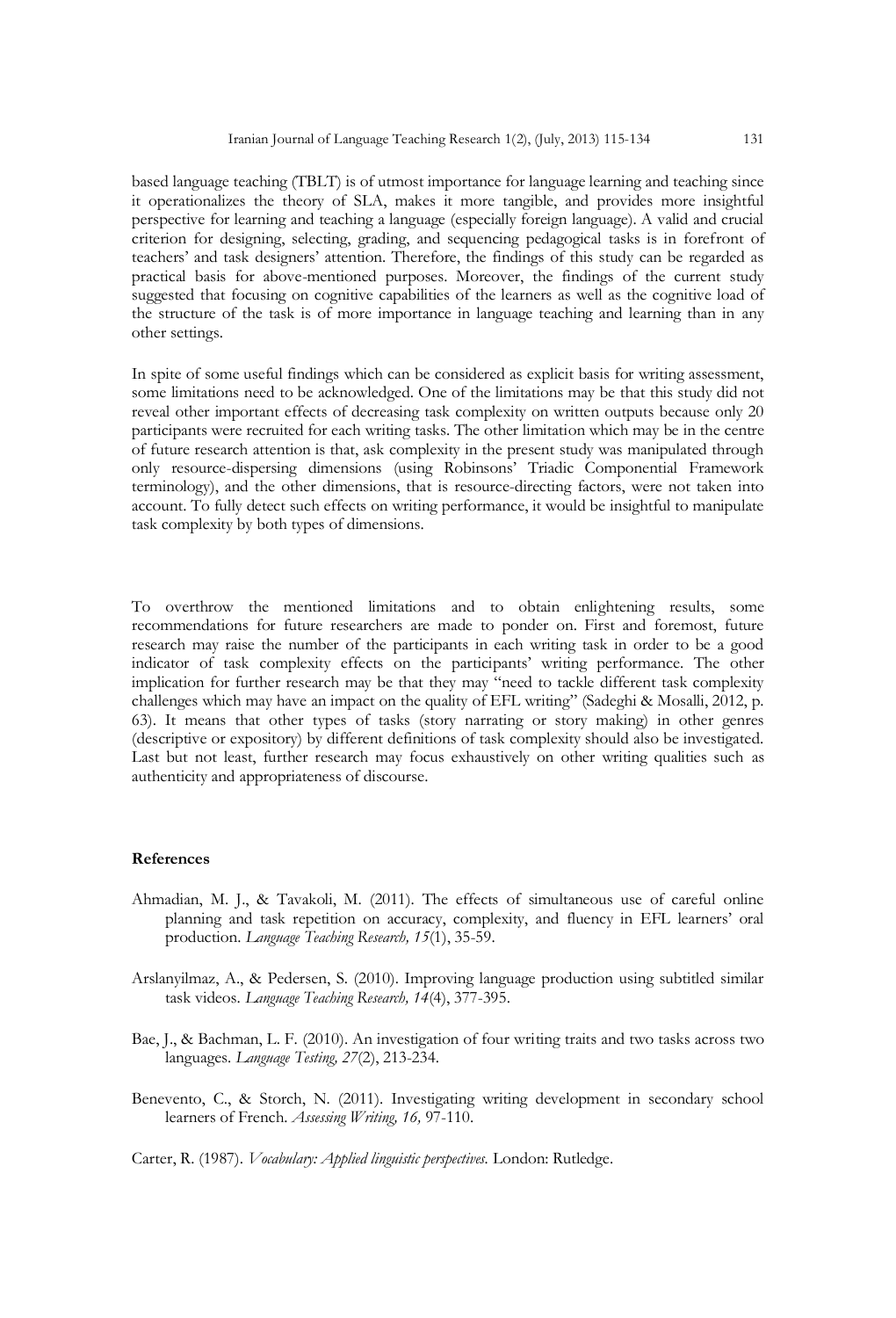- Cohen, J. W. (1988). *Statistical power analysis for the behavioral sciences*. Hillsdale, NJ: Lawrence Erlbaum Associates.
- Ellis, R. (2005). Planning and task-based performance: Theory and research. In R. Ellis (Ed.), *Planning and task performance in second language* (pp. 3-34). Amsterdam: John Benjamins.
- Ellis, R. (2008). *The study of second language acquisition*. Oxford: Oxford University Press.
- Ellis, R. (2009). The differential effects of three types of task planning on the fluency, complexity and accuracy in L2 oral production. *Applied Linguistics, 30*, 474-509.
- Ellis, R., & Yuan, F. (2004). The effects of planning on fluency, complexity, and accuracy in second language narrative writing. *Studies in Second Language Acquisition*, *26*, 59-84.
- Fontanini, I., Weissheimer, J., Bergsleithner, J. M., Perucci, M., & D"Ely, R. (2005). Memória de trabalho e desempenho em tarefas de L2. *Revista Brasileira de Lingüística Aplicada, 5* (2), 189- 230.
- Gaies, S. J. (1980). T-unit analysis in second language research: Applications, problems and limitations. *TESOL Quarterly, 14*(2), 85-98.
- Halliday, M. A. K. (1985). *Spoken and written language*. Oxford: Oxford University Press.
- Ishikawa, T. (2006). The effect of manipulating task complexity along the (- Here-and-Now) dimension on L2 written narrative discourse. In C. M. Garcı´a-Mayo (Ed.), *Investigating tasks in formal language learning* (pp. 136-156). Clevedon, UK: Multilingual Matters.
- Kormos, J. (2011). Task complexity and linguistic and discourse features of narrative writing performance. *Journal of Second Language Writing, 20,* 148-161.
- Kuiken, F., & Vedder, I. (2008). Cognitive task complexity and written output in Italian and French as a foreign language. *Journal of Second Language Writing, 17,* 48-60.
- Jacobs, H., Zinkgraf, S., Wormuth, D., Hartfiel, V., & Hughey, J. (1981). *Testing ESL compositions: A Practical approach.* Rowley, MA: Newbury House.
- Johnson, W. (1994). Studies in language behavior: I. A program of research. *Psychological Monographs, 56,* 1-15.
- Kern, R.G. (1995). Restructuring classroom interaction with network computers: Effects on quantity and characteristics of language production. *The Modern Language Journal*, *79*, 457-76.
- Long, M. H. (1991). Focus on form: A design feature in language teaching methodology. In K. de Bot, R. Ginsberg, & C. Kramsch (Eds.), *Foreign language research in cross-cultural perspective*, (pp. 39-52). Amsterdam: John Benjamins.
- Malvern, D., & Richards, B. (2002). Investigating accommodation in language proficiency interviews using a new measure of lexical diversity, *Language Testing, 19* (1), 85-104.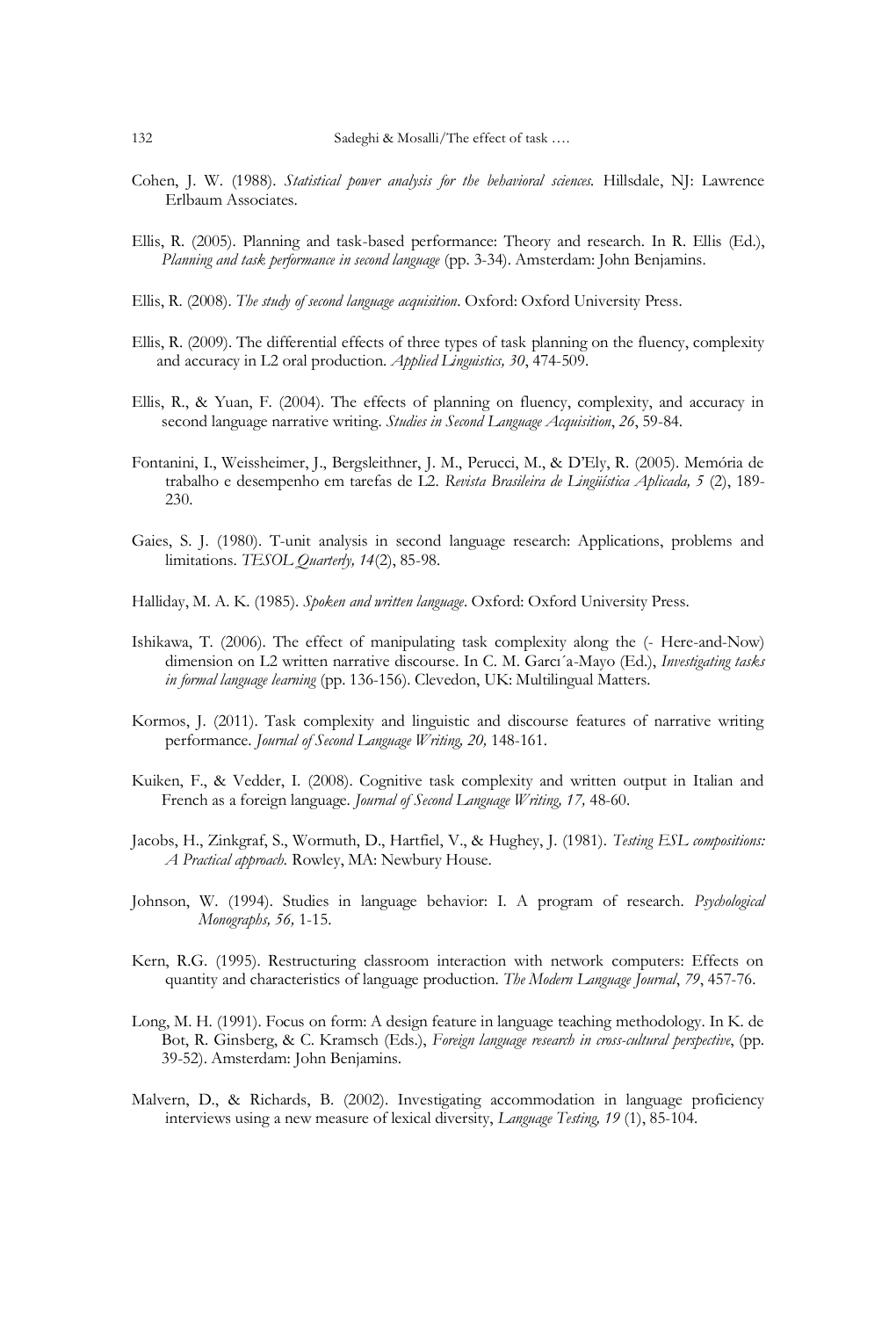- Ney, J. W. (1996). Review of the grammatical structures written at three grade levels. *Language Learning, 16* (2), 230-235.
- Ojima, M. (2006). Concept mapping as pre-task planning: A case study of three Japanese ESL writers. *System, 34*, 566-585.
- O'Loughlin, K. (1995). Lexical density in candidate output on direct and semi-direct versions of an oral proficiency test. *Language Testing*, *12,* 217-237.
- Ong, J., & Zhang, L., J. (2010). Effects of task complexity on fluency and lexical complexity in EFL students" argumentative writing. *Journal of Second Language Writing*, *19*, 218-233.
- Ortega, L. (1999). Planning and focus on form in L2 oral performance. *Studies in Second Language Acquisition, 21*, 109-148.
- Robinson, P. (2005). Cognitive complexity and task sequencing: A review of studies in a Componential Framework for second language task design. *International Review of Applied Linguistics, 43*, 1-33.
- Robinson, P., Chi-chien Ting, S., & Urwin, J. (1995). Investigating second language task complexity. *RELC, 26,* 62-78.
- Sadeghi, K., & Mosalli, Z. (2012). The effect of task complexity on fluency and lexical complexity of EFL learners" argumentative writing. *International Journal of Applied Linguistics & English Literature 1*(4), 53-66*.*
- Skehan, P. (1998). *A cognitive approach to language learning*. Oxford: Oxford University Press.
- Skehan, P., & Foster, P. (1999). The influence of task structure and processing conditions on narrative retellings. *Language Learning, 49,* 93-120.
- Skehan, P., & Foster, P. (2001). Cognition and tasks. In P. Robinson (Ed.), *Cognition and second language instruction* (pp. 183-205). New York: Cambridge University Press.
- Storch, N. (2005). Collaborative writing: product, process, and students" reflections. *Journal of Second Language Writing, 14,* 153-173.
- Ure, J. (1971). Lexical density and register differentiation. In G. E. Perren, & J. L. M. Trim (Eds.), *Applications of linguistics: Selected papers of the second international congress of applied linguistics* (pp. 443-452). Cambridge: Cambridge University Press.
- VanPatten, B. (1990). Attending to content and form in the input: An experiment in consciousness. *Studies in Second Language Acquisition*, *12*, 287-301.
- Wigglesworth, G., & Storch, N. (2009). Pair versus individual writing: Effects on fluency, complexity and accuracy. *Language Testing, 26*(3), 445-466.
- Wolfe-Quintero, K., Inagaki, S., & Kim, H.Y. (1998). *Second language development in writing: Measures of fluency accuracy and complexity.* Honolulu, HI: University of Hawaii Press.